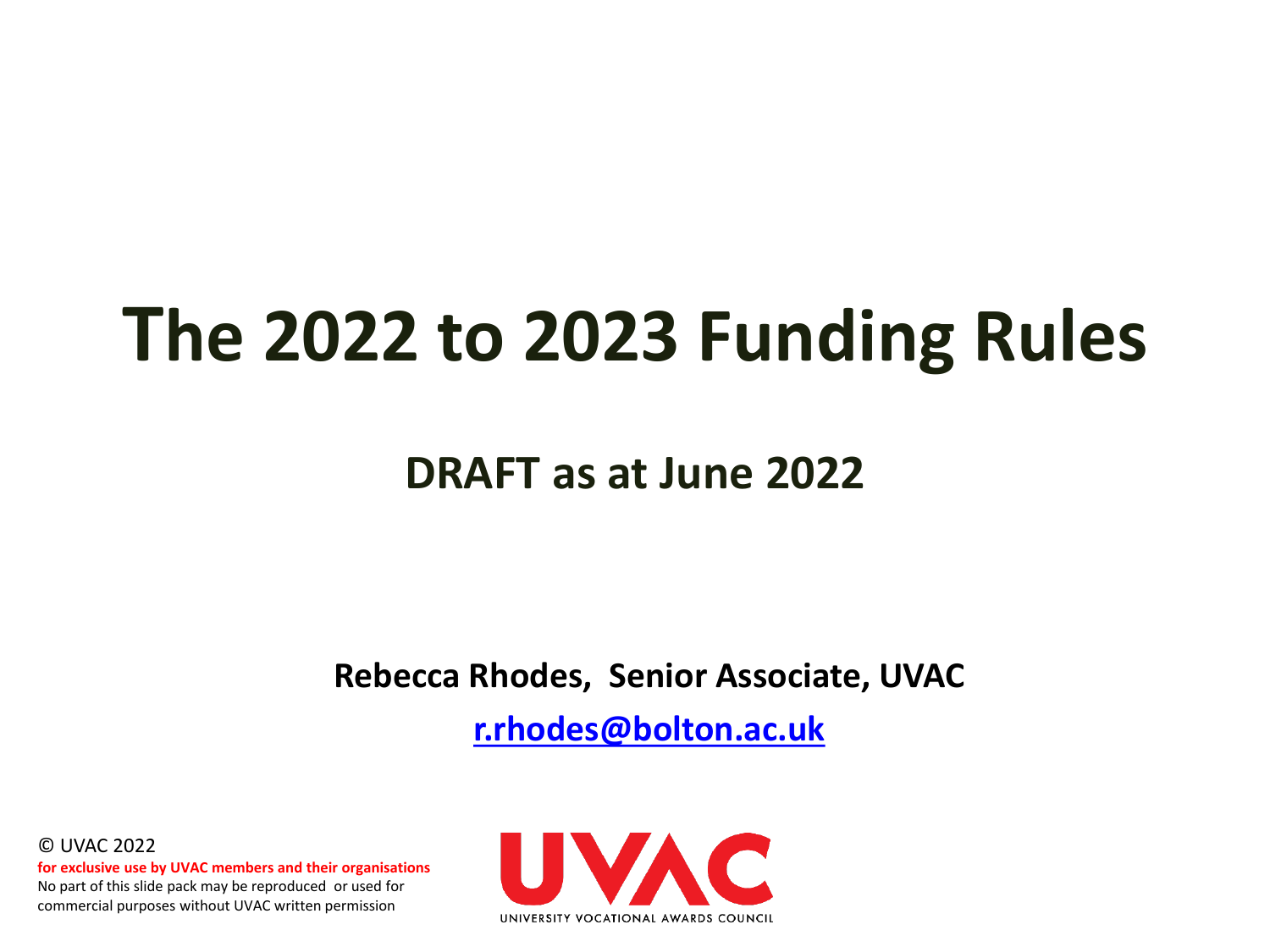# Fu[nding Rules](https://assets.publishing.service.gov.uk/government/uploads/system/uploads/attachment_data/file/1079296/2223_Summary_of_Changes_Draft_Final.pdf)

燃 Department for Education

#### Apprenticeship funding rules and guidance for employers

August 2022 to July 2023

#### **Draft**

This document sets out the rules and guidance for all employers participating in the apprenticeship programme from 1 August 2022 to 31 July 2023. It includes the funding rules, which apply to all employers participating in the apprenticeship programme through a digital account on the apprenticeship service.

We are issuing these funding rules as a draft version to give you the opportunity to provide feedback on how we can make them clearer or better understood. Please email any suggestions to fundingrules.comments@education.gov.uk by 24 June 2022. Following a review of any feedback, we will issue a final version of the rules in July

View other apprenticeship funding rules

May 2022

#### 戀 Department

for Education

Apprenticeship funding rules: August 2022 to July 2023 **Summary of changes** 

#### Introduction

- 1. This document sets out amendments to the following documents:
	- Apprenticeship funding rules and guidance for employers: August 2021 to July 2022 version 3
	- . Apprenticeship funding rules for employer-providers: August 2021 to July 2022 version 3 • Apprenticeship funding rules for training providers: August 2021 to July 2022 version 3
- 2. The funding rules form part of the terms and conditions for the use of funds in an employer's apprenticeship service account or for The contract of the contract of the contract of the contract of the contract of the contract of the property of spheriment-employer co-investment. You must read them in conjunction with your funding agreement with the Secr
- 3. These rules will apply to all apprenticeship programmes starting on or after 1 August 2022.
- 4. We have identified the rules in the 2022 to 2023 draft funding rules that have changed from the 2021 to 2022 funding rules in the table below. The employer, employer-provider and provider paragraph numbers are denoted with the prefix E, EP or P respectively.

803

Department

**RAINING: EVIDENCE COLLECTION FORM** 

5. This document is intended as a summary of changes and does not replace the funding rules themselves. You should refer to the main funding rules document for the complete rules



| .<br>ployer Details<br>in Provider Details |                             | ----<br><b>Recourse</b><br><b>Recourse</b> | <b>Evidence Period</b>                                            | <b>Reported</b>            |                                                               |
|--------------------------------------------|-----------------------------|--------------------------------------------|-------------------------------------------------------------------|----------------------------|---------------------------------------------------------------|
| ä,                                         | <b>Start</b><br>Three $(1)$ | bad<br>Time (2)                            | <b>Learning Activity (3)</b>                                      | <b>Duration</b><br>(Hours) | Count Towards OTJ<br>Count Towards OTJ<br>Training? (Y/N) (4) |
|                                            |                             |                                            |                                                                   |                            |                                                               |
|                                            |                             |                                            |                                                                   |                            |                                                               |
|                                            |                             |                                            |                                                                   |                            |                                                               |
|                                            |                             |                                            |                                                                   |                            |                                                               |
|                                            |                             |                                            |                                                                   |                            |                                                               |
|                                            |                             |                                            |                                                                   |                            |                                                               |
|                                            |                             |                                            |                                                                   |                            |                                                               |
|                                            |                             |                                            |                                                                   |                            |                                                               |
|                                            |                             |                                            |                                                                   |                            |                                                               |
|                                            |                             |                                            |                                                                   |                            |                                                               |
|                                            |                             |                                            |                                                                   |                            |                                                               |
|                                            |                             |                                            |                                                                   |                            |                                                               |
|                                            |                             |                                            |                                                                   |                            |                                                               |
|                                            |                             |                                            |                                                                   |                            |                                                               |
|                                            |                             |                                            |                                                                   |                            |                                                               |
|                                            |                             |                                            |                                                                   |                            |                                                               |
|                                            |                             |                                            |                                                                   |                            |                                                               |
|                                            |                             |                                            | tal Hours (only include those applicable to Off-the job Training) |                            |                                                               |
| <b>CLARATIONS OF</b>                       |                             |                                            |                                                                   |                            |                                                               |

Apprenticeships

#### love has been undertaken by the apprentice within their normal working hours.

|                    | SHONATURE | <b>PRINT NAME</b> | DATE |
|--------------------|-----------|-------------------|------|
| <b>Approaches:</b> |           |                   |      |
|                    |           |                   |      |
| Main Providers     |           |                   |      |

p Funding Rules 22/23 v1. However, it is not men with the Appr is to the auditor can check that OTJ training has been delivered within the appr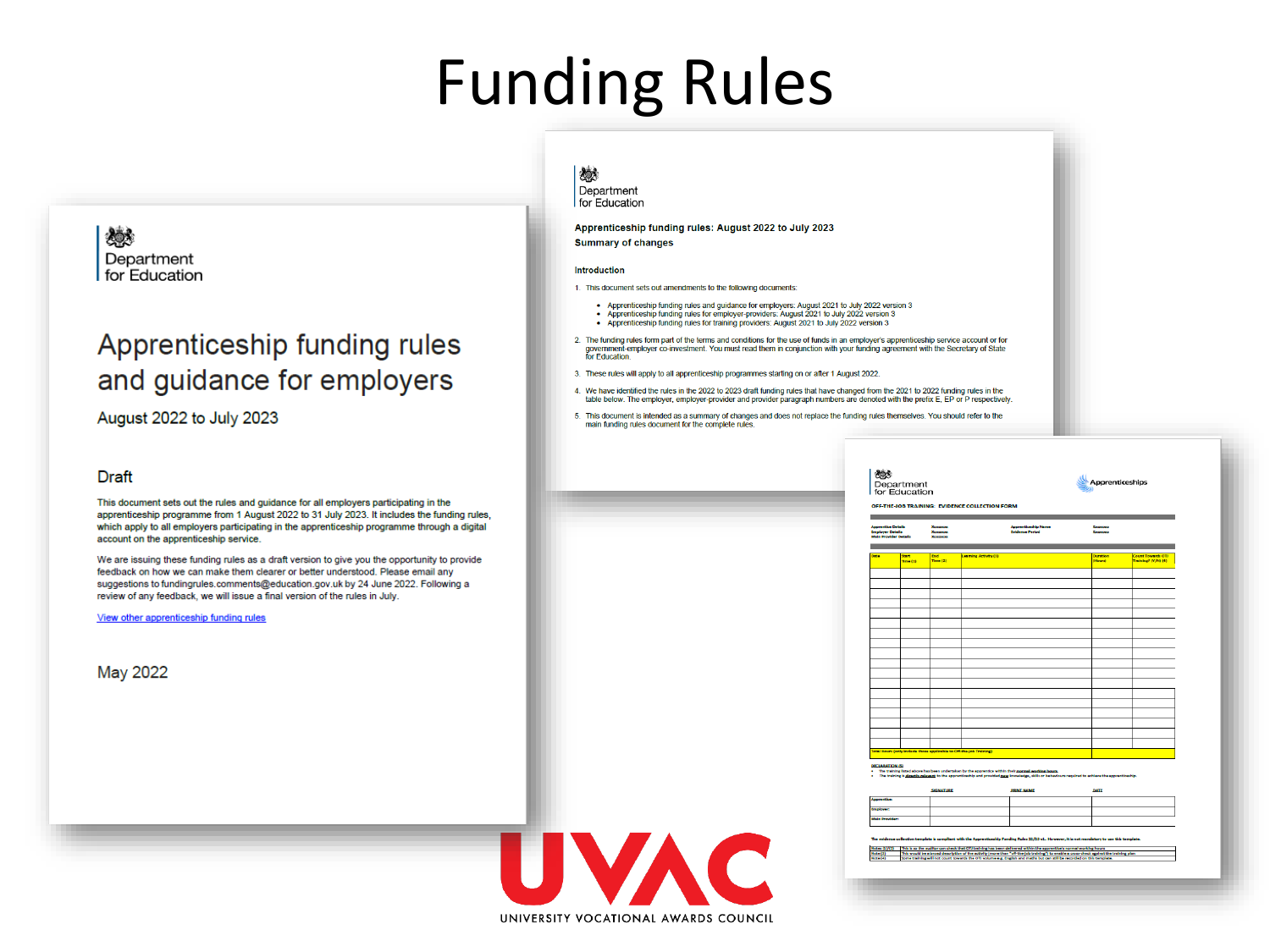## Agenda



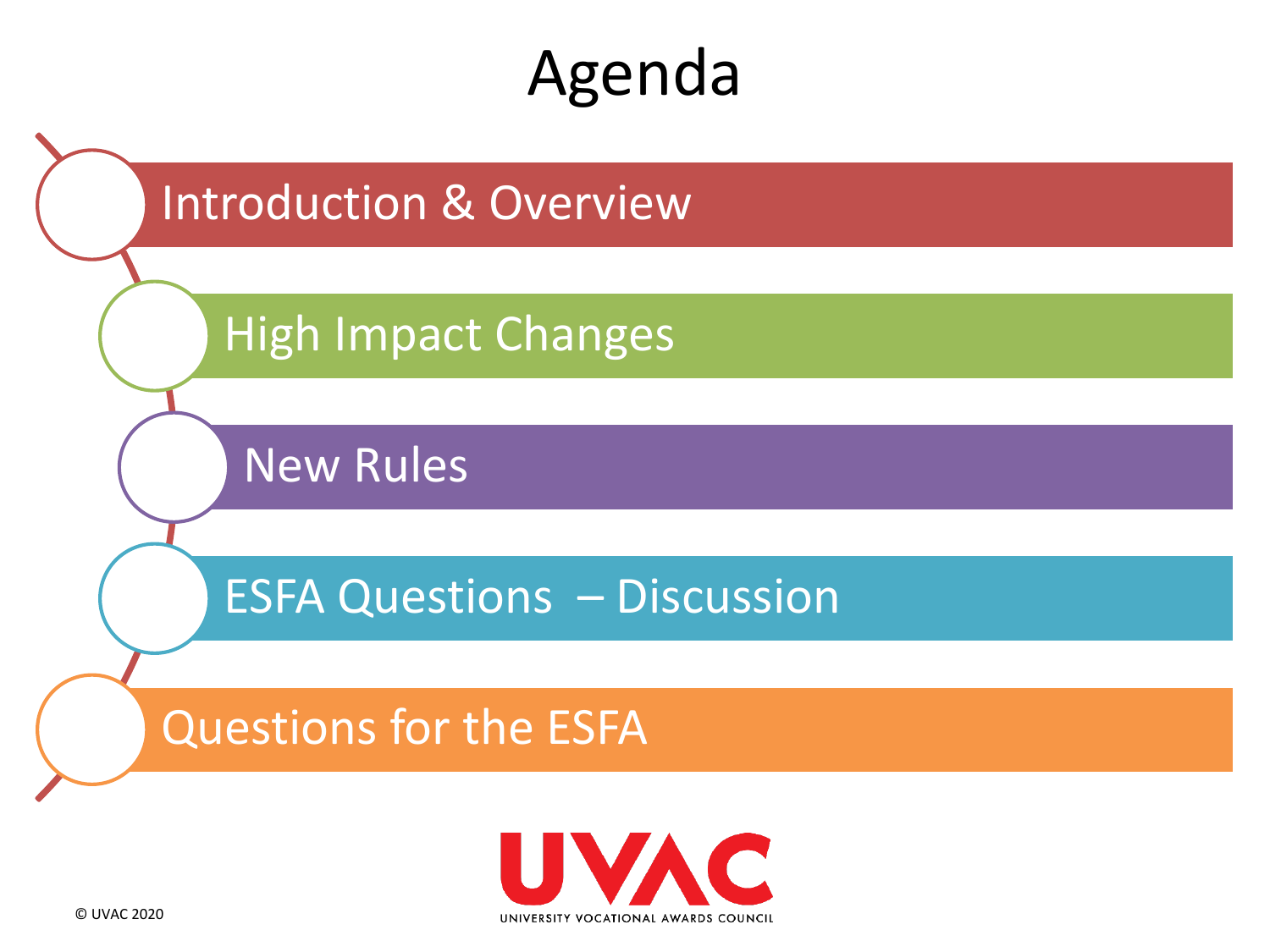# Understanding the Terminology

New rule:

We use this term to describe new rules that are developed in line with new policy, changes to existing policy, or changes to operational processes. The term describes new actions we expect a relevant individual or organisation to undertake in order to be compliant.

Clarification:

We use this term to describe the rewording of existing rules for ease of understanding or for the inclusion of a rule that explicitly states, reinforces, or emphasises the implicit actions that should already be taken in order to be compliant with the entirety of the funding rules.

Restructure:

We use this term to describe areas where we have moved rules for ease of understanding.

New content:

We will use this term to confirm when we have added something new.

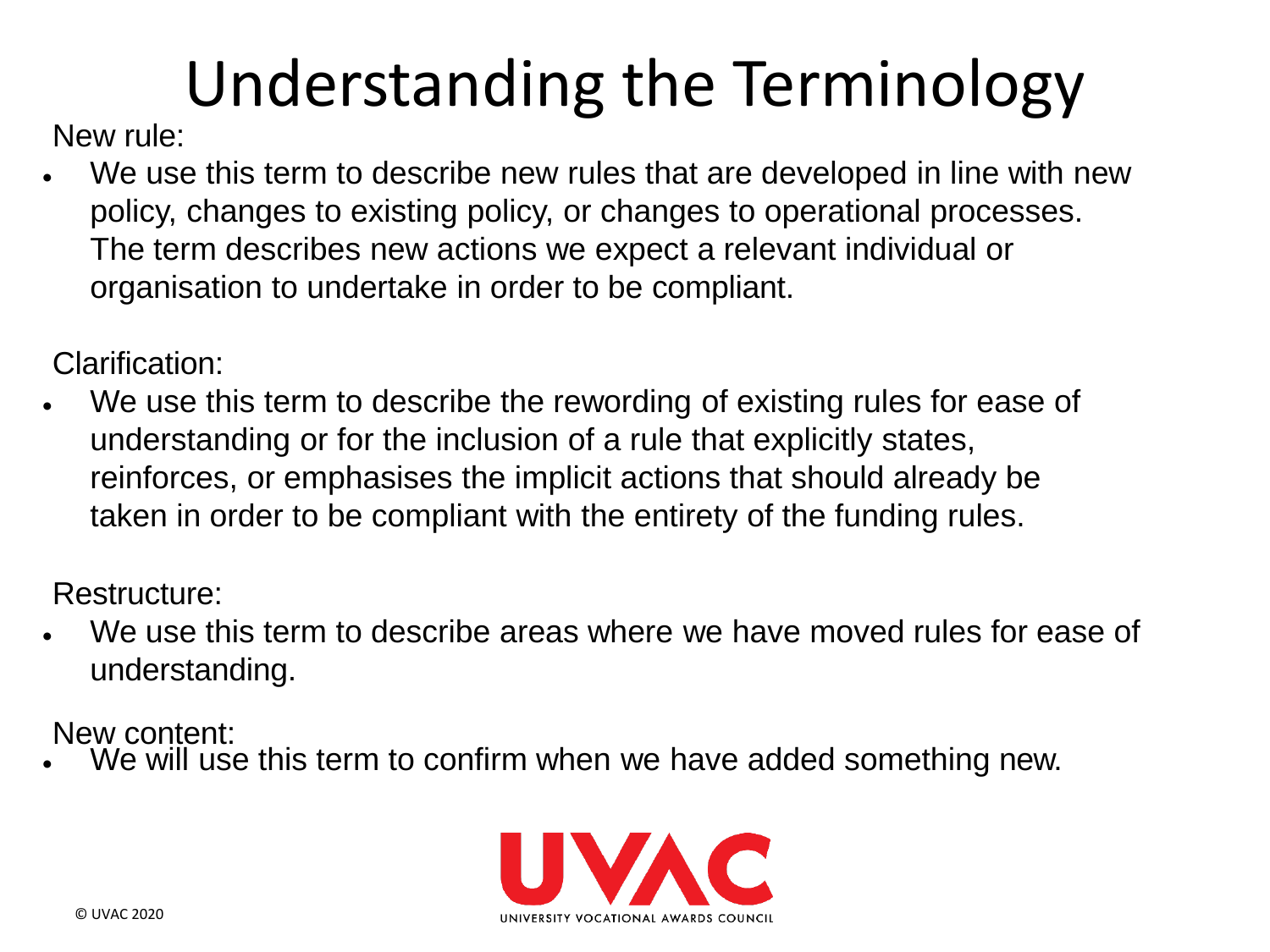# Summary Overview

#### Drivers :

- Response to Audit:
	- Off the job learning hours
- Bureaucracy reduction / simplification
- Preparing for further policy change
	- Flexible apprenticeships
	- Removing barriers to SME engagement / market entry
- Outcomes of consultation
	- Eligible and non eligible costs (feedback welcomed on this element)

#### Notables

- New Section on Flexi Apprenticeships
- ATA section under review
- Some indicative conflicts with the Apprenticeship Monitoring Framework – Break in Learning
- Lack of detail on the evidence required for an audit
- Preparation for Prisoner Apprentices
- Initial needs assessment is eligible….……………at last







#### Policy Changes in Short:

- Change to eligible and ineligible costs
- Change to the 20% OTJT requirement and measure
- Change to the TNP calculation and the approach to the price to be reported in the ILR and on the Training Plan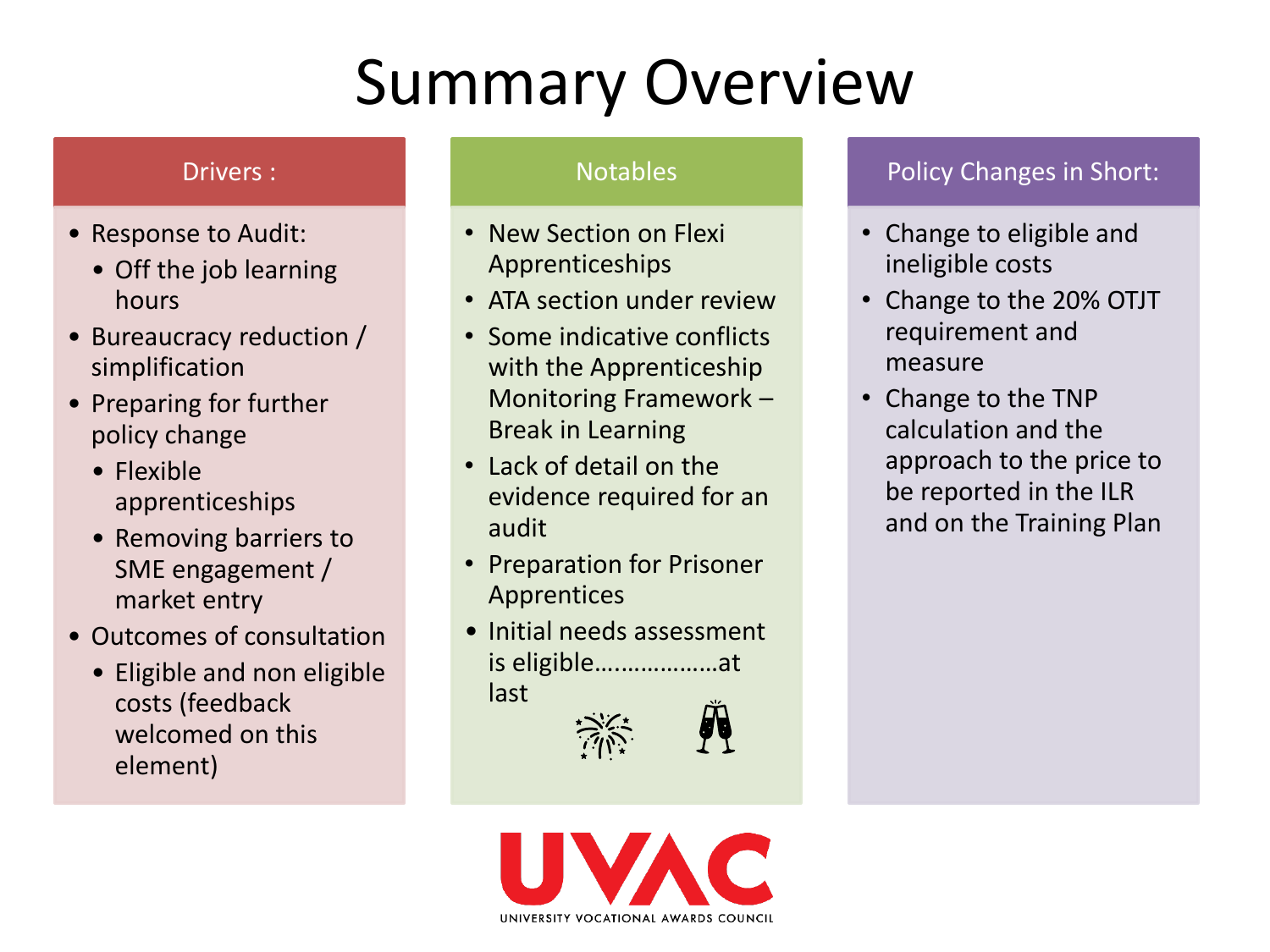# **NEW RULES IN PRACTICE – HIGH IMPACT**

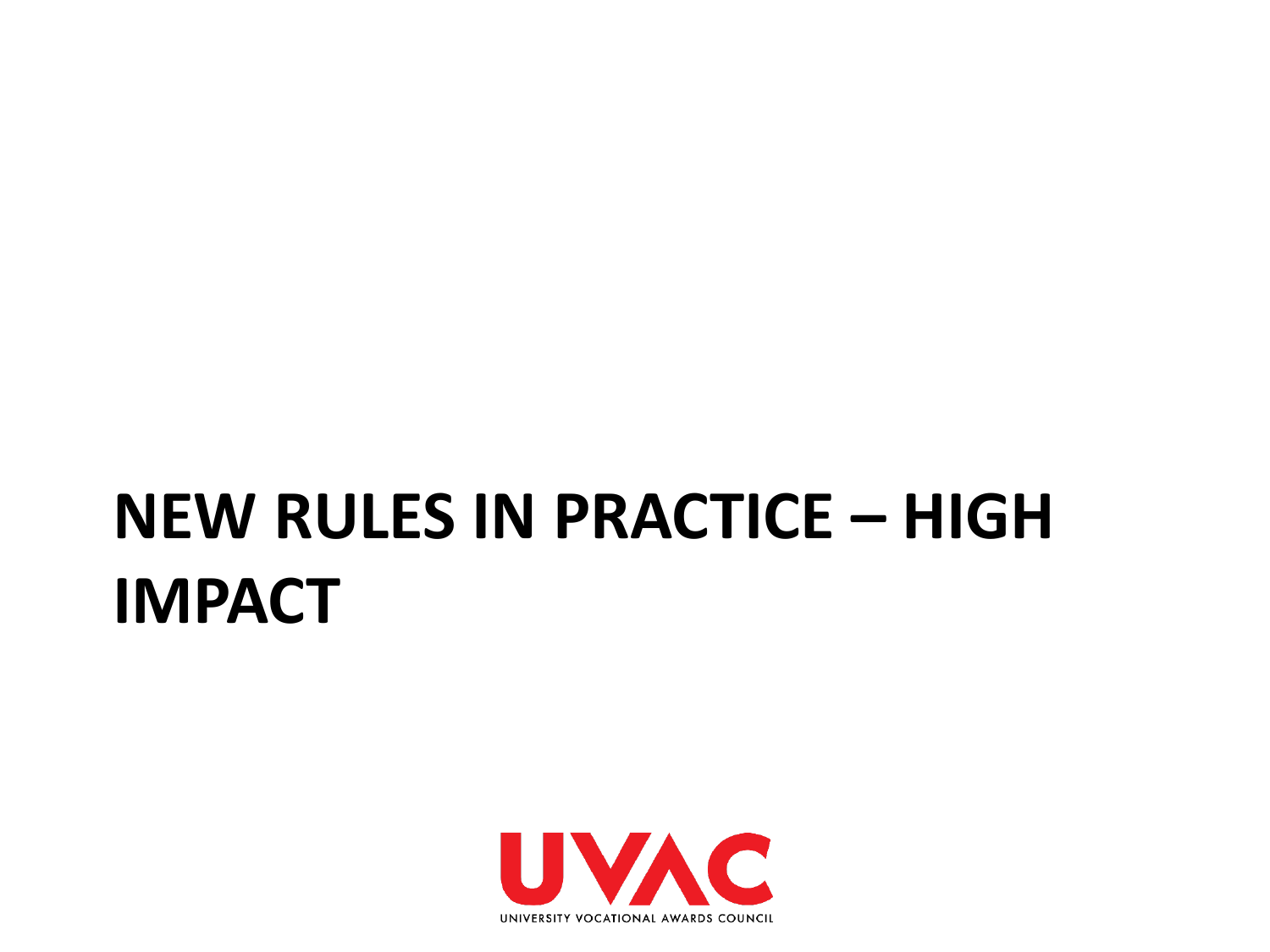# Rule Change Impact



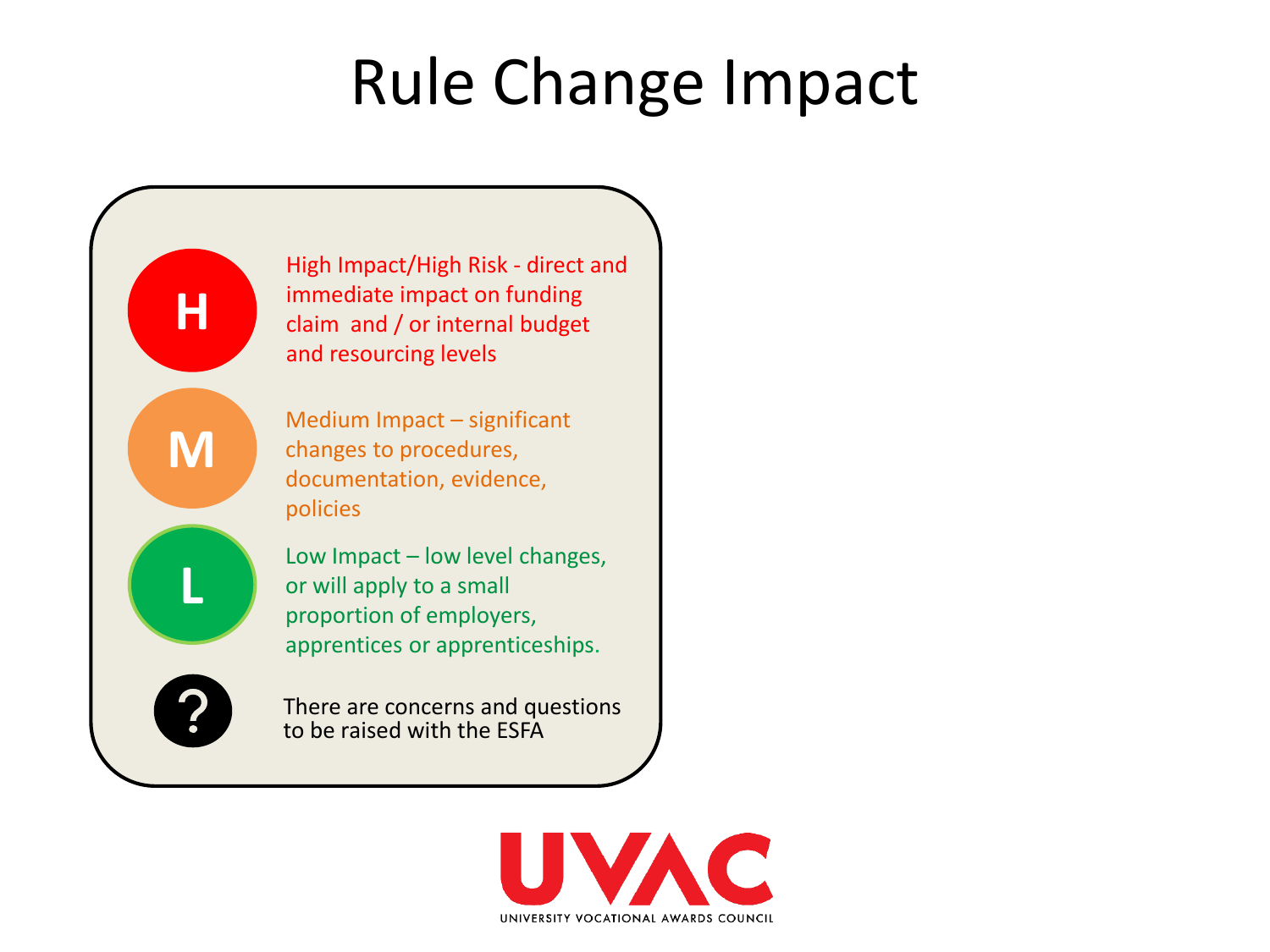# Initial Assessment

UNIVERSITY VOCATIONAL AWARDS COUNCIL

**P23** If you are accessing government funding to deliver an apprenticeship, you must ensure the individual and the programme are eligible for funding by conducting an initial assessment of the

individual's abilities, in line with the proposed apprenticeship. Your

initial assessment must include:

**P23.1** an assessment of the learner's eligibility for the apprenticeship programme (see paragraphs P54 to P67);

**P23.2** a skills-scan, so that the individual can be assessed against the knowledge, skills, and behaviour requirements of the relevant apprenticeship standard;

**P23.3** diagnostic testing of occupational competence and diagnostic testing of English and maths prior attainment (where relevant);

**P23.3.1** the results of the skills scan, and the diagnostic testing (where relevant), must evidence that the individual requires significant new knowledge, skills, and behaviours in order to be occupationally competent in their job role; this training must meet the funding rules relating to the minimum duration (paragraphs P32 to P36) and to offthe- job training (paragraphs  $P37$  to  $P48$ );

**P23.4 identification and recognition the individual's prior learning and** experience;

**P23.4.1** there must be evidence that the programme content, duration, and price has been reduced accordingly (see paragraph P24 for

further guidance, including how to calculate and document the price reduction);

**P23.5** identification of reasonable adjustments linked to learning difficulties or disabilities;

**P23.5.1** there must be evidence that the reasonable adjustments identified have been taken into account in the design of the programme (see paragraphs P68 to P79 for eligibility); and;



- **What is someone's 'abilities'**
- **The skills scan, RPL assessment and Judgement are primary evidence sources for the training plan content – they need to be in sufficient detail, to underpin decisions about the training plan**
- **The reasonable adjustment plan needs to be known [in place] to include this in discussions – resourcing impact of this may be considerable – is there time ?**
- **Does the eligible ineligible cost update cause any changes ?**
- **Cost this – its now eligible though if you are charging the cap now you would have to get any additional funding from the employer**
- **Assess the impact on resourcing, systems, for the planned cohorts – staff capacity, fit for purpose skills scan, - [how] can this detailed procedure and evidence base be delivered ?**
- **Are the validation processes providing the right level of detail for new programmes ? Do we have the breakdown of hours to cost needed ?**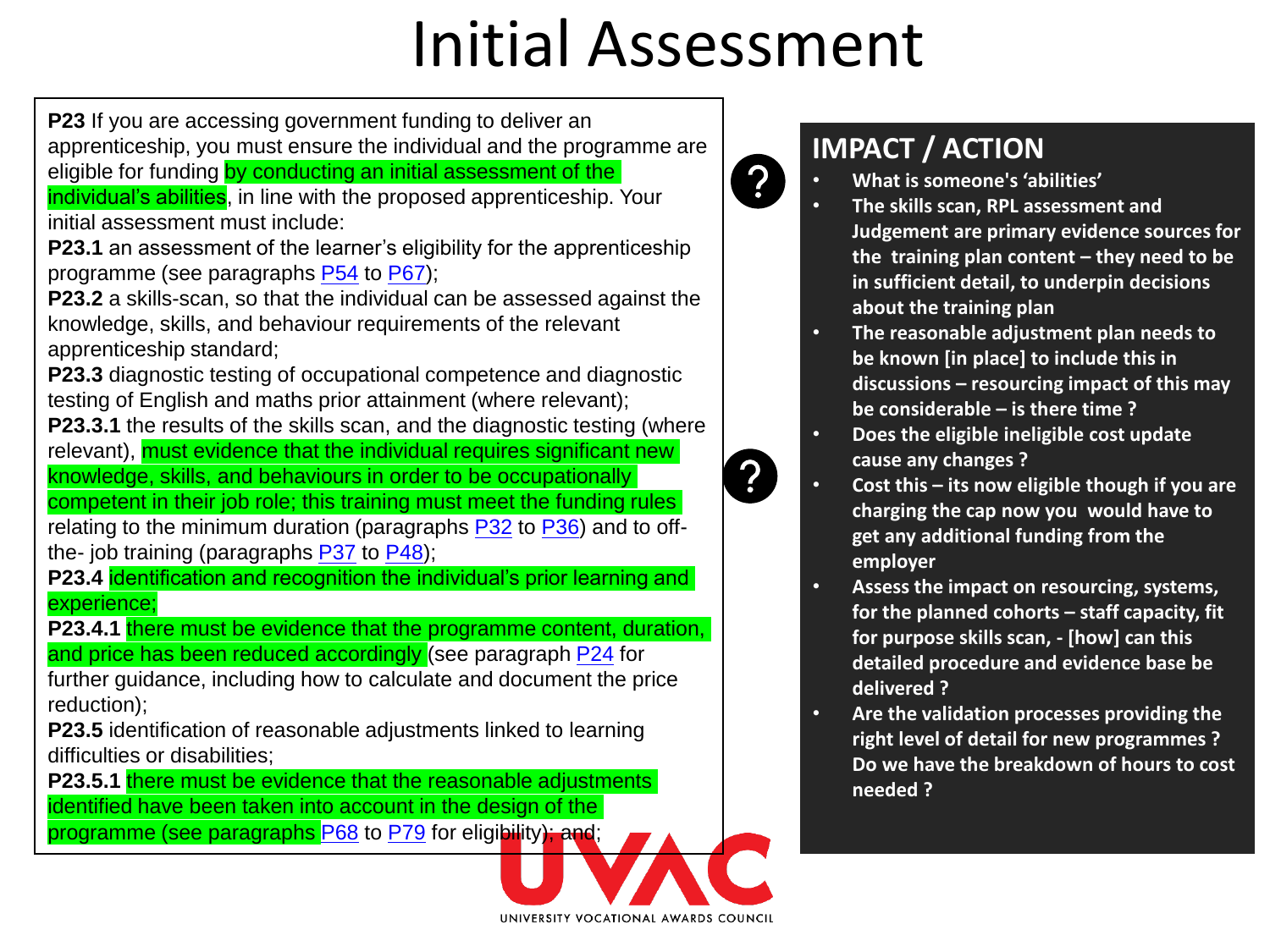# Initial Assessment

**P23.6 a documented discussion with the individual and their** employer about the job role, the desired learning outcomes, the results of the initial assessment activities listed above (see paragraphs P23.1 to P23.5) and how this information will inform a tailored training plan; the discussion must confirm that: **P23.6.1** the training programme aligns with an approved apprenticeship standard, at the most appropriate level;

**P23.6.2** an apprenticeship is the most appropriate training programme for the individual;

**P23.6.3** the individual's job role has a productive purpose and that there is a direct link between this job role and the chosen apprenticeship standard;

**P23.6.4** the employer will provide the individual with the appropriate support and supervision to carry out both their job role and their apprenticeship, particularly where the apprentice is working flexibly, including working from home;

**P23.6.5** the employer will release the apprentice for off-the-job training as required by the training plan; and

**P23.6.6** the employer will provide the apprentice with the opportunity to embed and consolidate the knowledge, skills, and behaviours gained through off-the-job training into the workplace.

### ?

?



- **This seeming asks for a discussion – this might mean 90 minutes of time to talk and document for every apprentice start assess capacity, capability for the planned cohorts now - is there actually time for this?**
- **skills scan, RPL assessment and Judgement are primary evidence sources for the training plan content – they need to be in sufficient detail, to drive the TRAINING PROVIDER AND show a direct correlation between skills scan and raining Plan**
- **The reasonable adjustment plan needs to be known - if identified mid programme this means a new assessment to inform a new training plan**
- **Update/ create templates for this as an end to end assessment – they need to drive**
- **Need updated employer declaration sand advice for apprentice completing the skills scan. May need additional CV, or other information to aid the decision**
- **Longer timeline for onboarding and recruitment, more emphasis on informing and engaging apprentices**

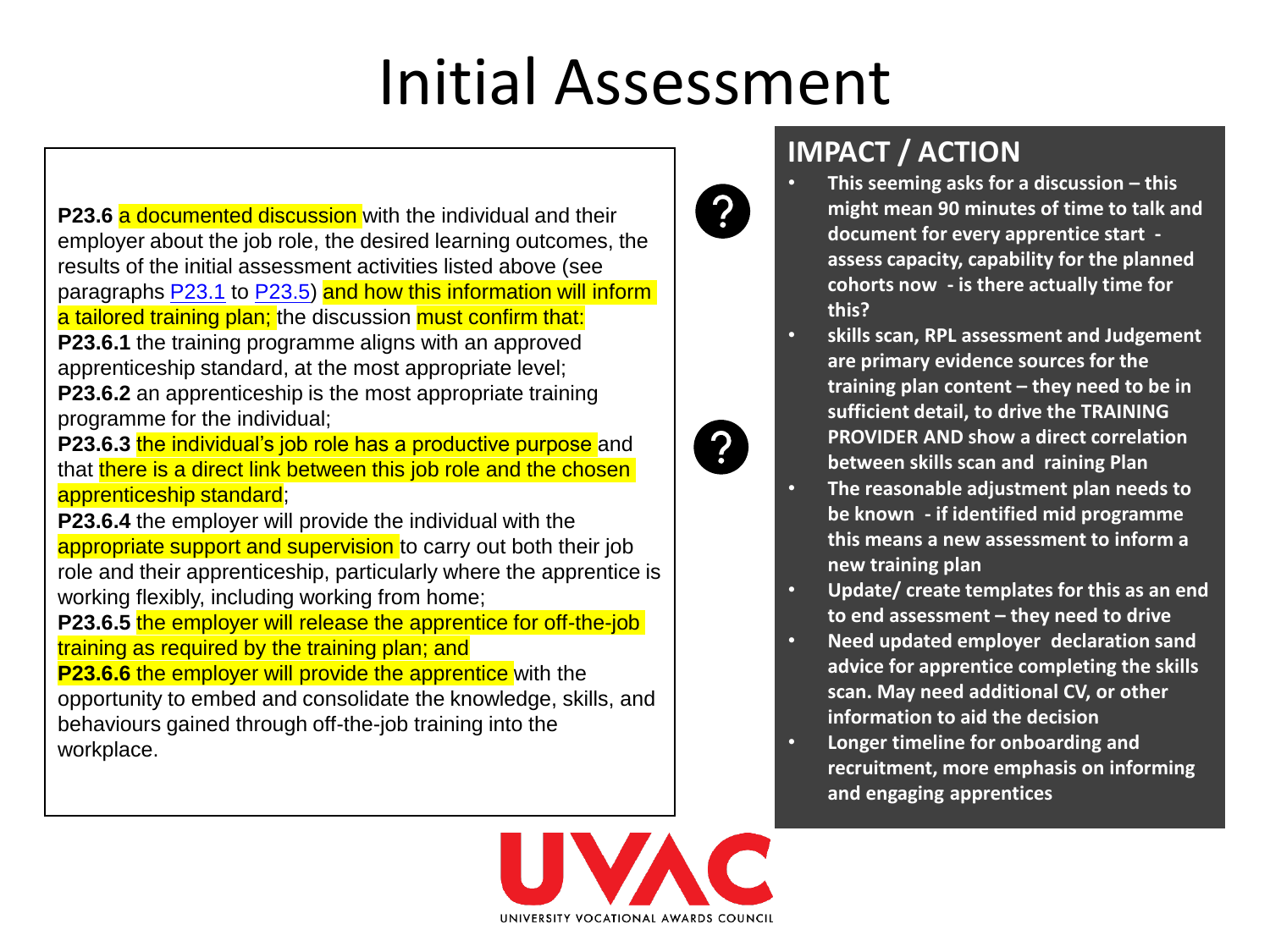# The RPL calculation

**P24.5** To reduce the total negotiated price you must:

- **P24.5.1** Calculate the percentage of prior learning that the learner has, as a percentage of the off-thejob training hours that you would deliver to an apprentice with no relevant prior learning for the same standard. For example, if the individual's prior learning accounts for 300 off-the-job training hours and typically, for the same standard, you would deliver 1,000 off-the-job training hours to an individual with no prior learning, this would equate to 30% prior learning.
- **P24.5.2** Reduce the price by at least 50% of the prior learning percentage, from the maximum funding band (the 50% reduction recognises fixed costs). For the example above, where the apprentice has 30% prior learning, this means there must be a reduction in price of at least 15% of the maximum funding band. This reduced price is the maximum that will be paid using apprenticeship funding (e.g. £8,500 for a £10,000 funding band).

- **Differential module costs**
- **Apprentice who only have partial RPL for a full module**
- **Needs a granular map of content to price – hour by hour ??**
- **Can we prepare for this in time ?**

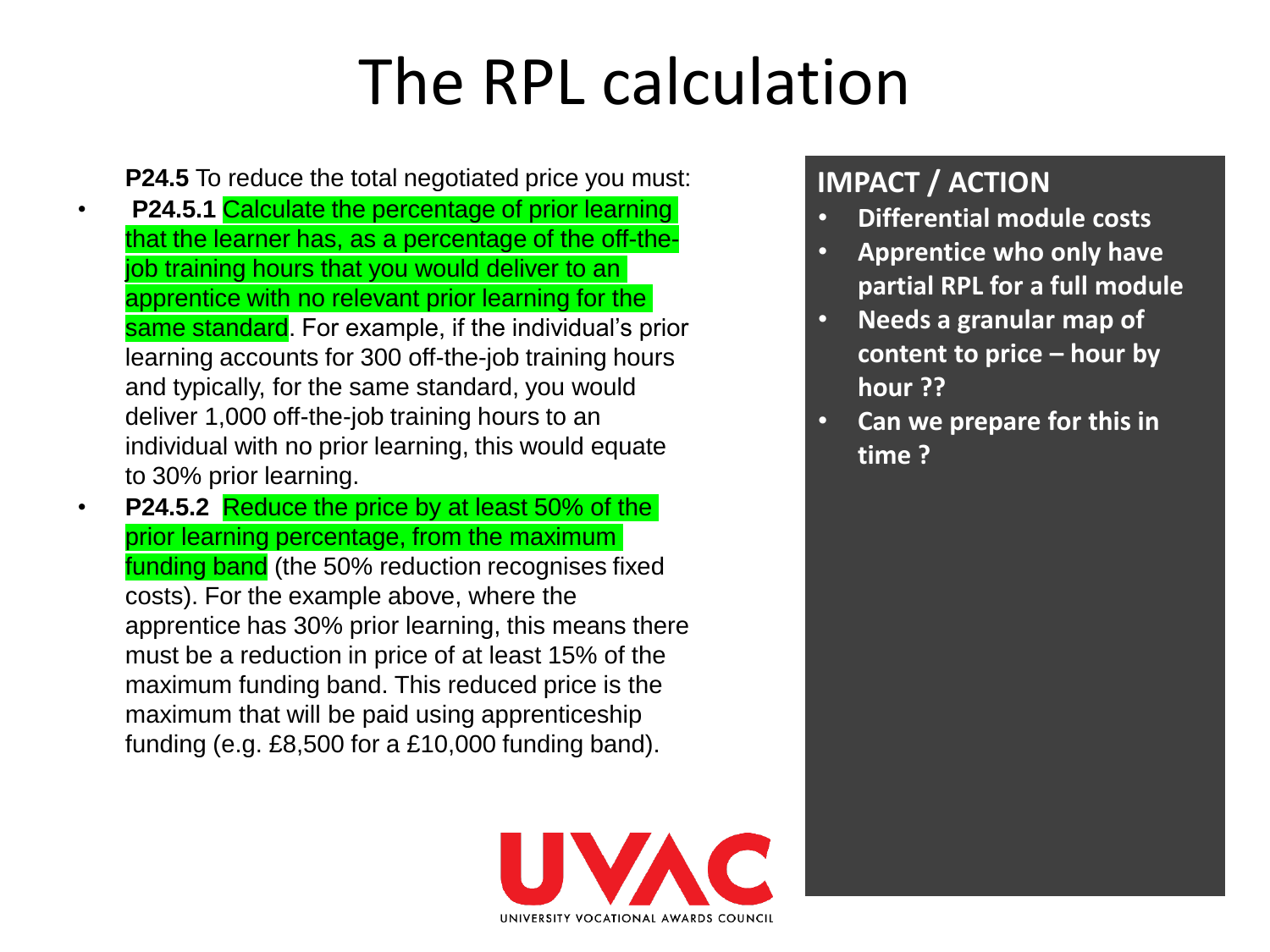# Minimum off the job learning Hours

**P40** To be eligible for government funding all full-time apprentices (those that work 30 hours per week or more) must spend, as a minimum, 6 hours per week, over the planned duration of the practical period, on off-the-job training.

**P40.1** The minimum requirement of 6 hours per week is for calculation purposes only; once calculated, you and the employer must agree when, where and how the off-the-job training is delivered (see paragraph P45).

**P40.2** The practical period begins on the learning start date and ends on the learning actual end date (i.e. the final day, also known as gateway). Offthe-job training must not take place beyond gateway, in the end-point assessment period of an apprenticeship.

**P40.3** When calculating the required amount of off-the-job training, the apprentice's statutory leave entitlement must be deducted.

**P40.3.1** You must pro-rata statutory leave for part time workers when you calculate off-the-job training.

**P40.3.2** Full-time apprentices receive at least 28 days paid annual holiday (this is the statutory leave entitlement and is the equivalent of 5.6 weeks of holiday).

**P40.3.3** Therefore off-the-job training is delivered over 46.4 weeks and provides, as a minimum, 278 hours of off-the-job training per calendar year  $(46.4$  weeks x 6 hours = 278 hours).

**P41**The volume of training hours you plan to deliver must be supported by the initial assessment.

**P41.1** Some apprentices and standards may need more than the minimum equivalent of 6 hours per week of off-the-job training. Apprentices must receive the volume of high-quality apprenticeship training that they need to develop full occupational competence

**P41.2** It must be clear to all parties how you have worked out the amount of off-the-job training required by the apprentice (that complies with paragraph P40) and you must record this in the evidence pack.

#### **IMPACT / ACTION**

- **A simpler calculation ..?**
- **Systems implications and updating the tools you use now**
- **Updated Training Plan template needed**
- **Update to all employer and apprentice literature and web content – by 1st August**
- **Impact on current apprentice or employer who perceive this as less of a commitment**
- **Decisions on where to store evidence of the calculation [currently on the front of the Commitment Statement]**

UNIVERSITY VOCATIONAL AWARDS COUNCIL

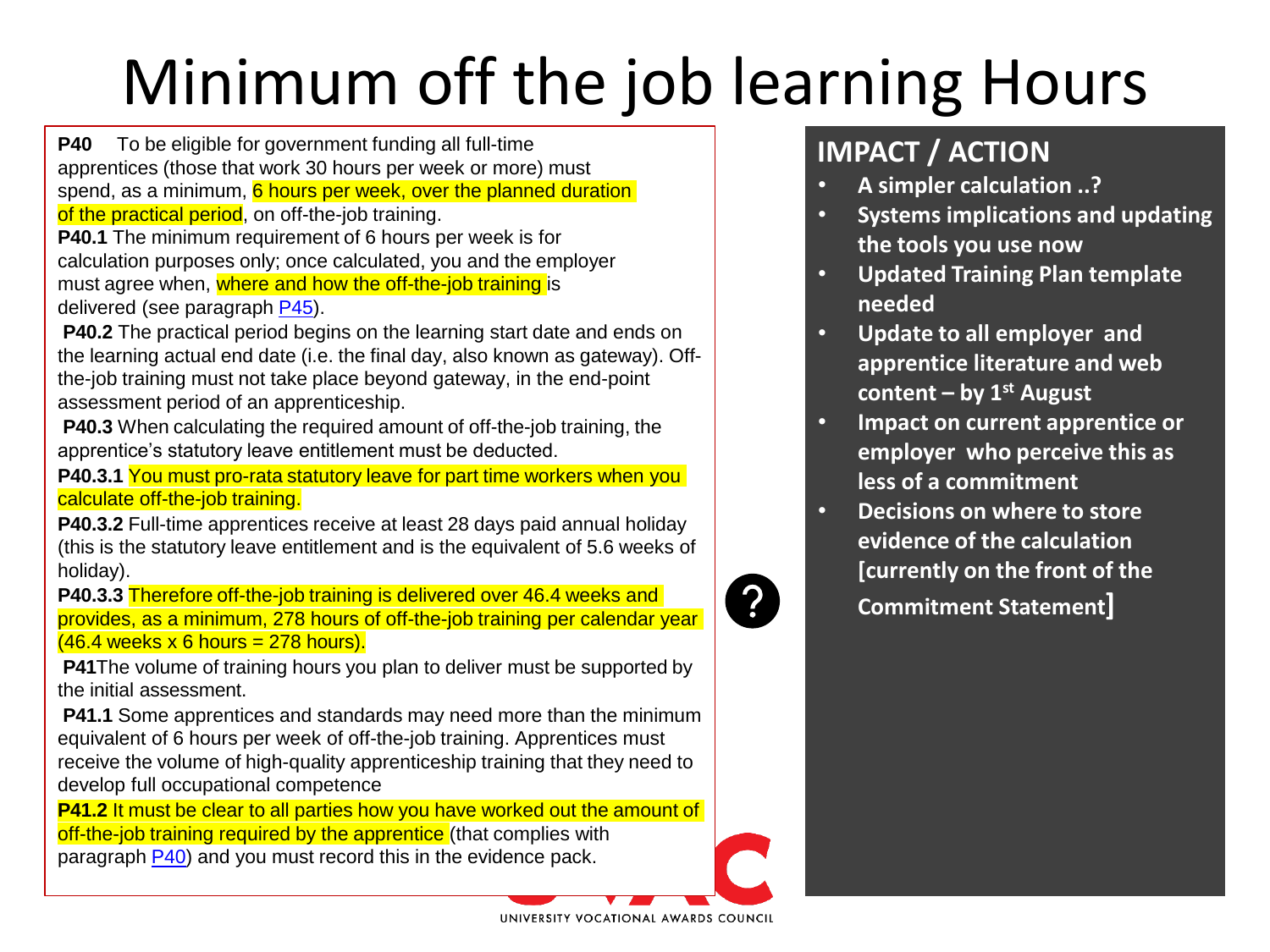### What to do when you have delivered less off the job learning than is on the ILR

UNIVERSITY VOCATIONAL AWARDS COUNCIL



- **Without a very frequent monitoring approach we will not be able training provide quickly produce the summaries**
- **This means prompt absence OTJL monitoring and reporting, replacement learning - we are currently not allowed to get more than 4 weeks vs their planned learning behind without funding risk**
- **TPV must spend dedicated time firmly drawing a line , with evidence on progress at this point**
- **Apprentice all need to report every learning hour**
- **Significant impact on apprentice, employer**
- **Need to assess impact on resourcing and caseloads of Tri-partite review leads**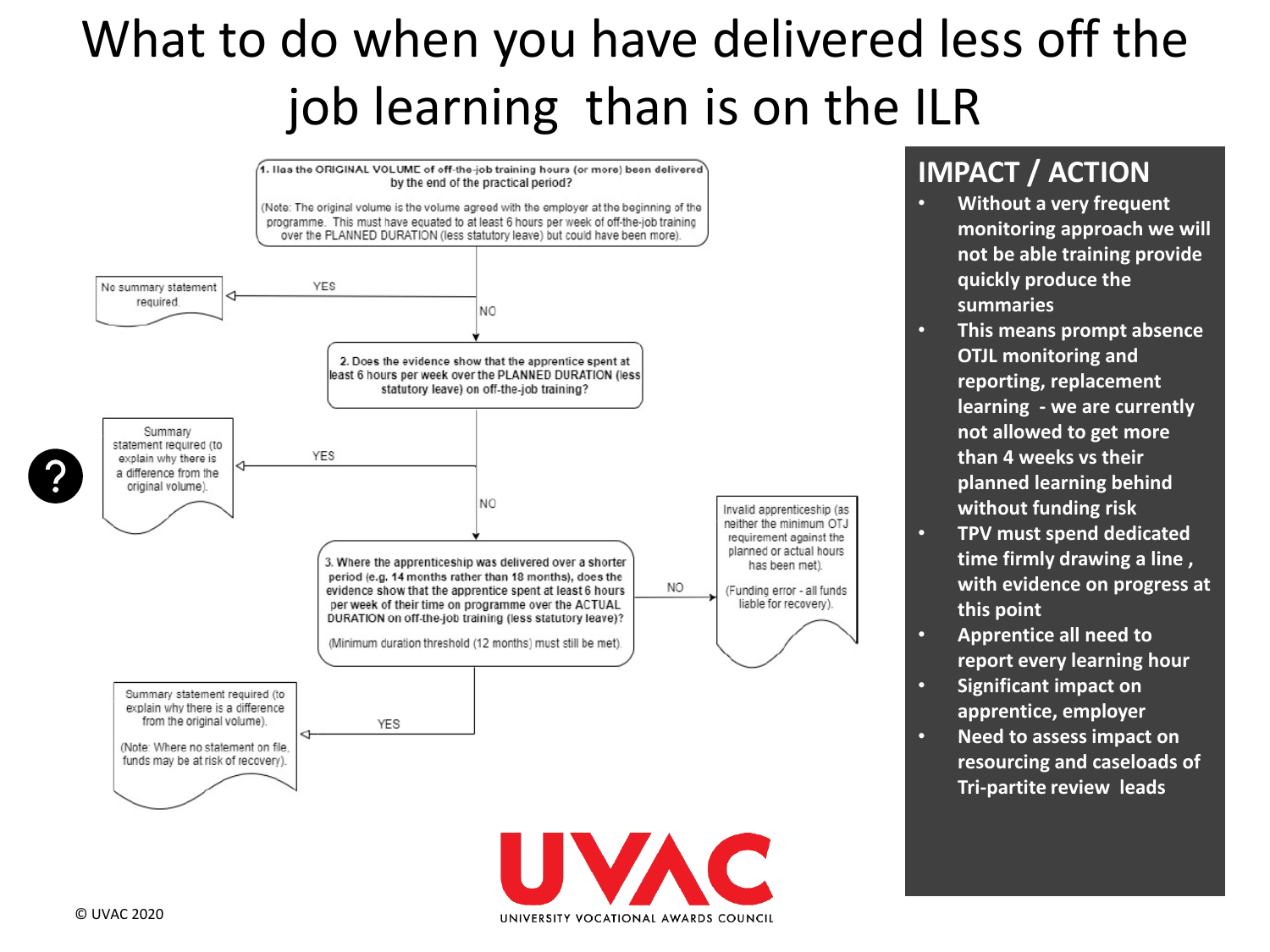### Active learning must take place at least every 4 weeks (or a break in learning must be used).

#### **Active learning**

Active learning refers to the training that is being funded through the apprenticeship (i.e. off- the-job training and English and maths training). The apprentice must be involved in active learning throughout the apprenticeship, from the learning start date to the learning end date (the practical period). Active learning must take place at least every 4 weeks to underpin the monthly payment made to a provider (or a break in learning must be used).

- **Holiday period**
- **Sectors with busy months e.g. retail**
- **Long programmes and the need to be at work working on work projects**
- **Indicates frequent BIL, on and on funding**
- **= conflicts with Apprenticeship Framework with BIL as a quality issue**
- **Apprenticeship and Employer impact of the ongoing of and on BIL**
- **Unrealistic in a long programme**
- **Resourcing impact on everyone**
- **Impact on apprentice choice to balance their learning time**
- **Impact on block release**

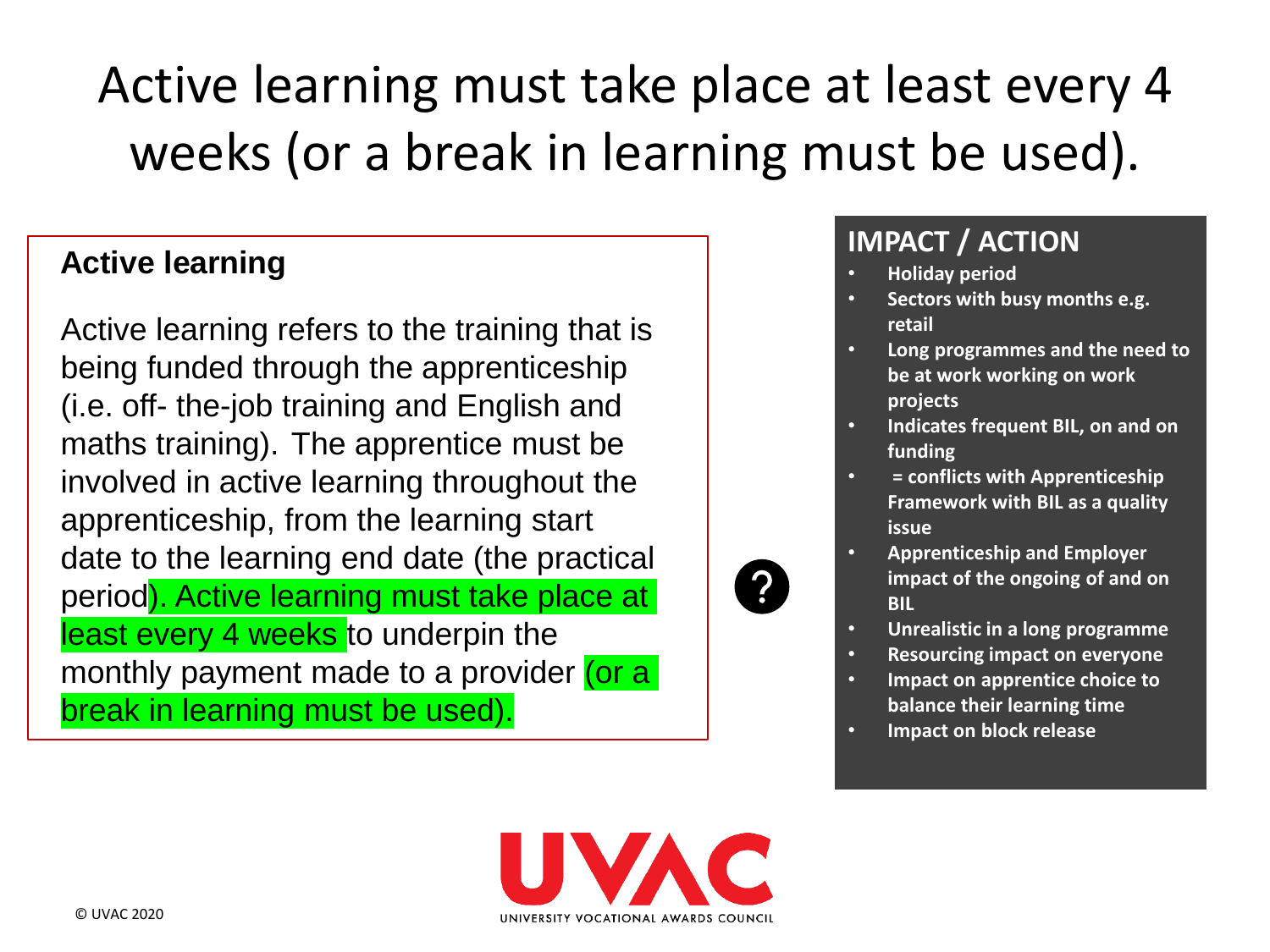# Progress Reviews

- **P52** A progress review, to discuss the progress to date of the apprentice against their training plan, must be carried out every 8-12 weeks. This should be a three-way discussion involving the provider, employer, and the apprentice.
- **P53** The minimum requirement of the progress review is that it will:
	- **P53.1** Check progress against any actions agreed at the previous review, including any training that has been delivered since the last review;
	- **P53.2** Check overall progress of the apprentice against their agreed training plan, documenting any slippage against the volume of planned off-the- job training;
	- **P53.3** Allow for any off-the-job training evidence, that is outside of the provider's control, to be discussed, agreed, collected, or documented
	- **P53.4** Discuss any concerns that the provider, employer, or the apprentice has;
	- **P53.5** Discuss any new information / potential changes of circumstance that might impact on the training plan. This could include any additional training required, or any additional prior learning or learning support needs that have come to light since the original initial assessment and / or the last progress review. Changes to the training plan may require the price to be renegotiated;
	- **P53.6** Provide for an opportunity to update the training plan (e.g. where it is necessary to replan any off-the-job training); and
	- **P53.7** Agree and document actions for the next review. The record of the progress review must be signed and dated by all parties (apprentice, employer, provider).

- **Does this include the 5 weeks ? Is it 3, 4 or 5 a year increased responsibility for apprentice recording OTJL**
- **Update all employer and apprentice materials, handbooks**
- **REAL employer commitment needed to the schedule of OTJL set out in the Tplan**
- **Issues with replacing missed learning = more BIL**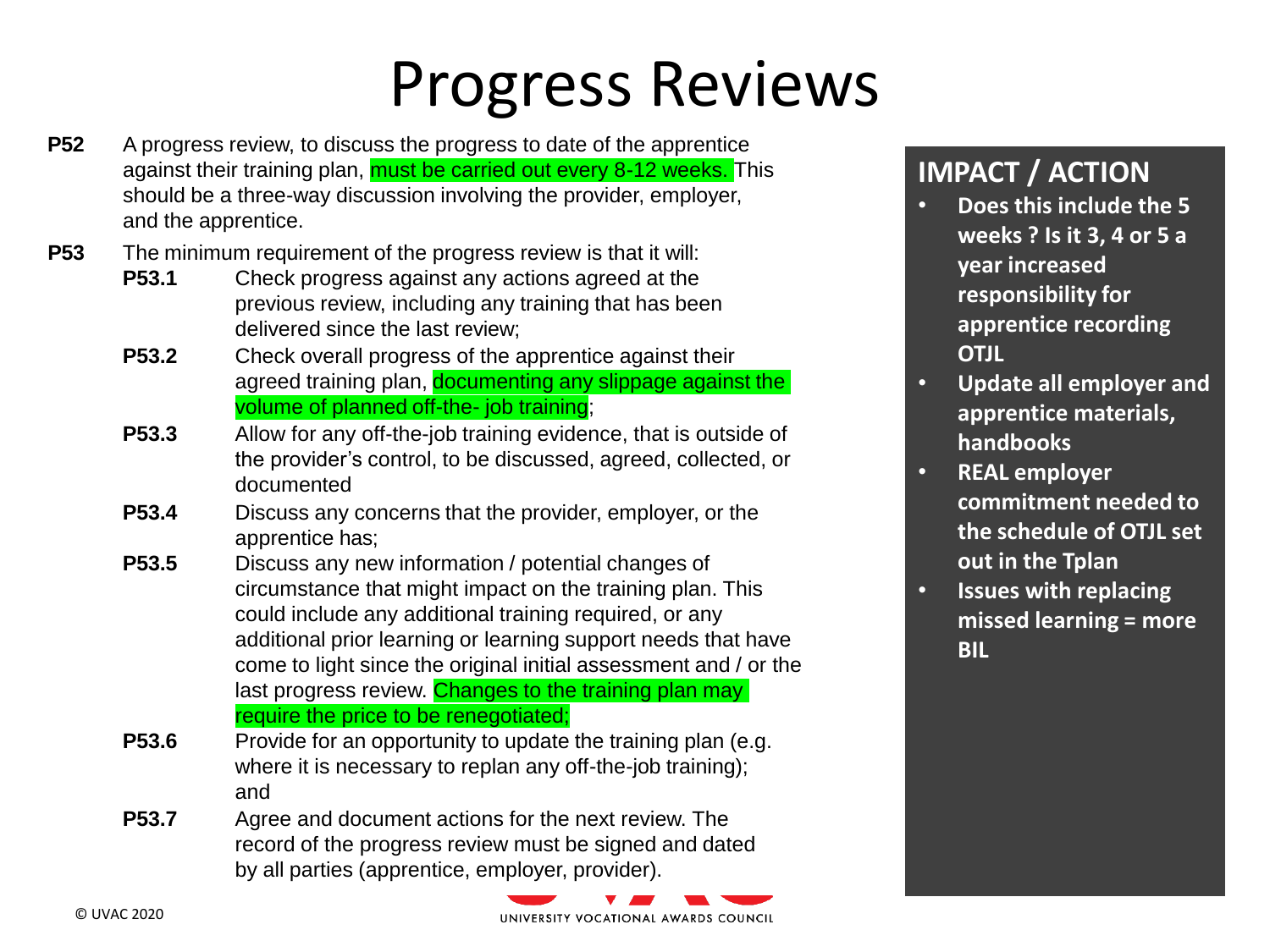## **NEW RULES**

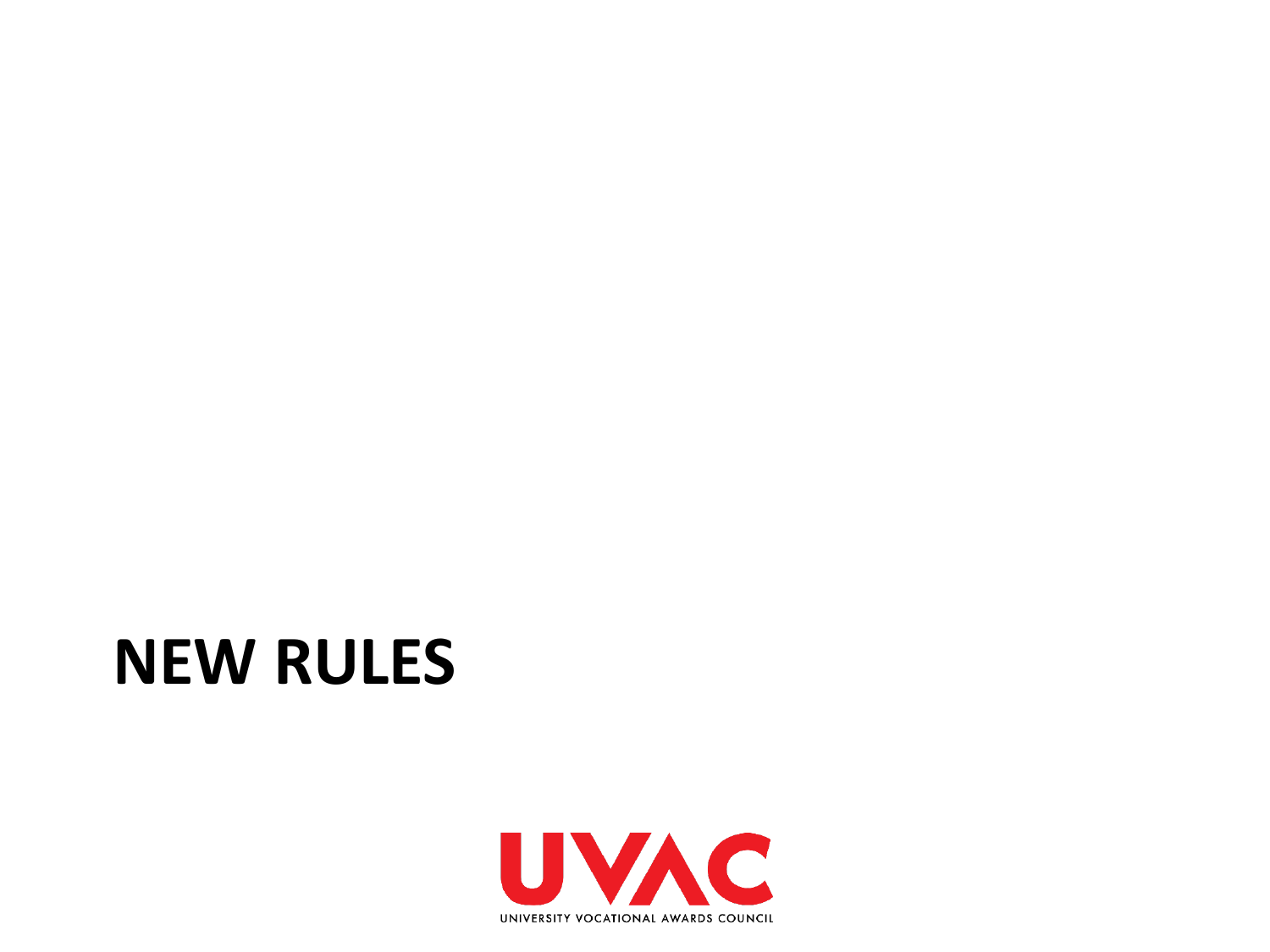### Incidentals – Flexi Job Apprenticeships

| Para       | <b>Rule</b>                                                                                                                                                                                                                                                                                                                                                                                                                                       | <b>ACTIONS</b>                                                            |
|------------|---------------------------------------------------------------------------------------------------------------------------------------------------------------------------------------------------------------------------------------------------------------------------------------------------------------------------------------------------------------------------------------------------------------------------------------------------|---------------------------------------------------------------------------|
| <b>P17</b> | To reflect that organisations taking part in the portable<br>flexi-job apprenticeships pilot must also refer to the<br>supplemental funding rules for providers / employers<br>delivering the portable flex-job apprenticeships pilot<br>programme.<br>[The pilot will run across 23 standards in the creative,<br>digital and construction sectors and will be delivered by<br>providers approved through an expression of interest<br>process]. | Only for organisations<br>operating as flexi-<br>apprenticeship providers |

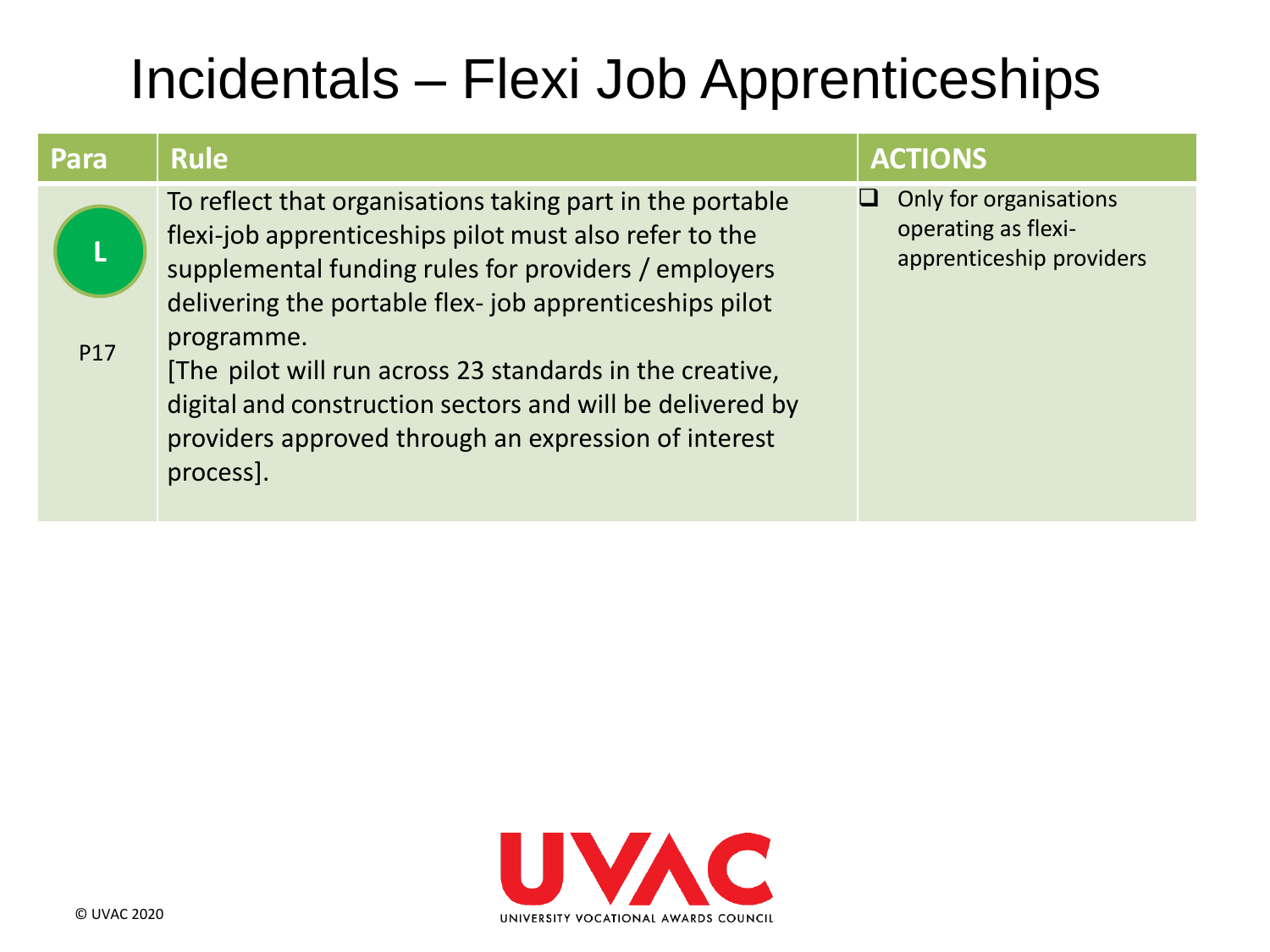## NEW RULES – Recruit an Apprentice

| Para  | <b>Rule</b>                                                                                                                                                                                                                                                                                                                                 |   | <b>ACTIONS</b>                                                                                                                                                                                                                                                                                                                                               |
|-------|---------------------------------------------------------------------------------------------------------------------------------------------------------------------------------------------------------------------------------------------------------------------------------------------------------------------------------------------|---|--------------------------------------------------------------------------------------------------------------------------------------------------------------------------------------------------------------------------------------------------------------------------------------------------------------------------------------------------------------|
|       | Where an employer has declined the<br>use of Recruit an Apprentice, you must<br>record the reason for this in the<br>evidence pack.                                                                                                                                                                                                         | u | Create an employer declaration in any early due<br>diligence documentation- see the example below - (or<br>in the contract [there will be an optional term in the<br>UVAC contract])                                                                                                                                                                         |
|       | P21 You must offer the employer the option of<br>using the free Recruit an apprentice service, for<br>all new recruits into their business.                                                                                                                                                                                                 |   | Update your employer leaflets and website about the<br>RaA, benefits, and how employers can use this as part<br>of their apprenticeship support - Consider a tick box of<br>options / reason                                                                                                                                                                 |
|       | <b>P21.1</b> Recruit an apprentice is the official<br>government service for posting and managing                                                                                                                                                                                                                                           | u | Train and brief employer engagement / relationship<br>management staff                                                                                                                                                                                                                                                                                       |
| P21.2 | apprenticeship vacancies ('Find an<br>apprenticeship' is the corresponding candidate<br>portal).<br><b>P21.2It is not mandatory for employers to use</b>                                                                                                                                                                                    |   | Update your evidence checklist / eligibility checklist to<br>ensure thus is in place before the apprentice starts<br>onboarding checks                                                                                                                                                                                                                       |
|       | this service for new recruits.<br>However, where an employer does not use this<br>service, you must record the reason for this in<br>the evidence pack.                                                                                                                                                                                     |   | I have been offered the option of using the 'Recruiting an<br>Apprentice' service to support recruiting my apprentice(s)<br>which we have chosen not to use on this occasion because:<br>This is an internal staff only recruitment exercise<br>$\Box$                                                                                                       |
|       | P21.3Where you do advertise on Recruit an<br>apprentice, on behalf of an employer, you must<br>make it clear in the advert how many hours the<br>apprentice will be expected to work per week<br>for the role and how long the apprenticeship will<br>last. This must meet the minimum duration<br>requirement (see paragraphs P32 to P36). |   | We do not recruit through third party websites<br>$\Box$<br>$\Box$<br>Our recruitment is already underway<br>We have an existing recruitment process for<br>$\Box$<br>apprenticeships and do not require additional assistance<br>We use a specific contracted recruitment agency<br>$\Box$<br>and do not require additional assistance<br><b>Other</b><br>⊓ |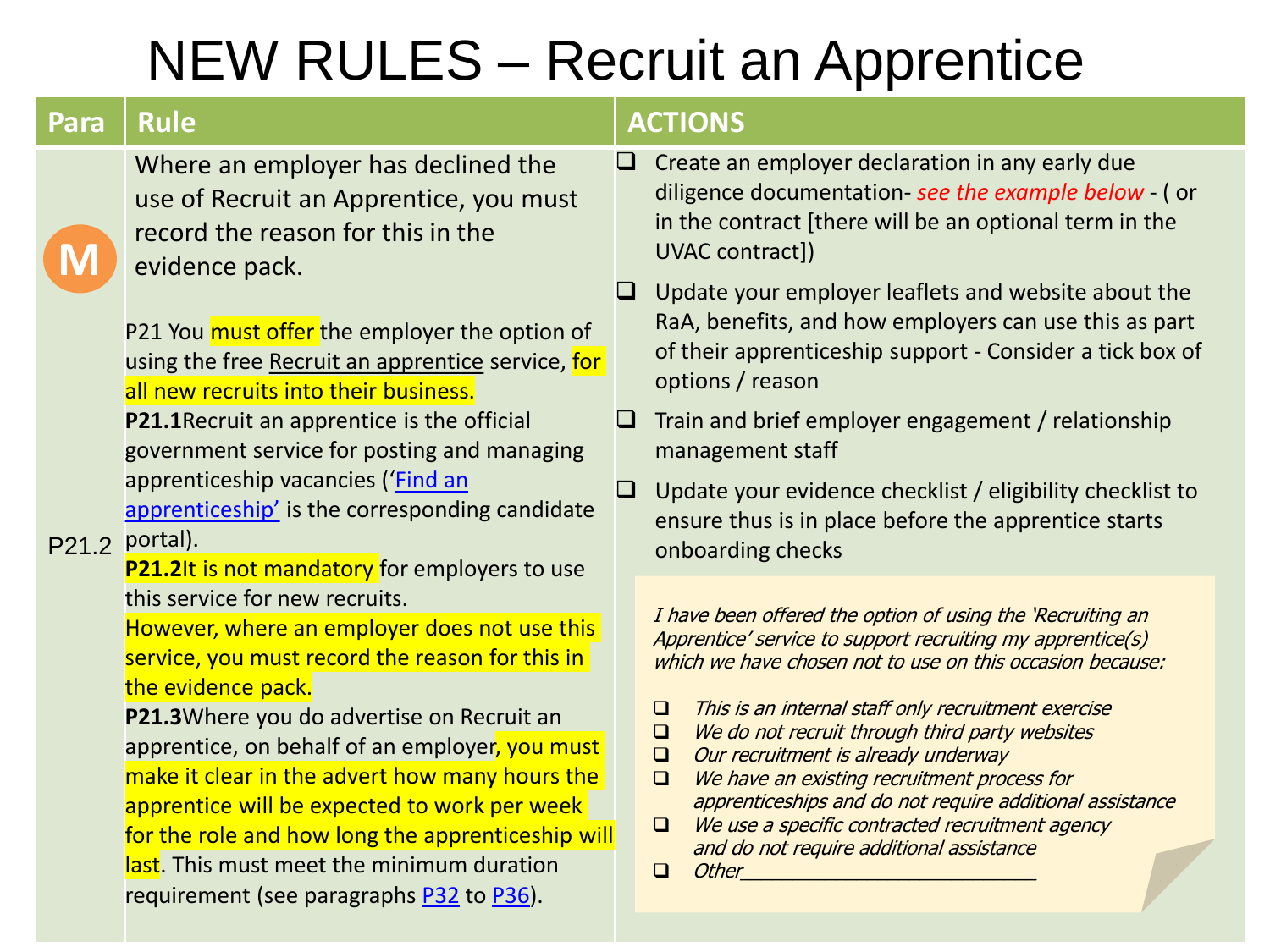### NEW RULES – Initial Assessment

| Para                                                                       | <b>Rule</b>                                                                                                                                                                                                                                                                                                                                                          | <b>ACTIONS</b>                                |
|----------------------------------------------------------------------------|----------------------------------------------------------------------------------------------------------------------------------------------------------------------------------------------------------------------------------------------------------------------------------------------------------------------------------------------------------------------|-----------------------------------------------|
| <b>Initial</b><br>assessment<br><b>P23</b><br>H                            | We have outlined the requirements of an initial assessment. This<br>includes the requirement for there to be a direct link between<br>the productive job role and the apprenticeship standard; and the<br>requirement for the employer to provide the individual with the<br>appropriate support and supervision, even where the apprentice<br>is working from home. | See 'New Rules in<br><b>Practice' Section</b> |
| <b>Recognition</b><br>of prior<br>learning and<br>experience<br><b>P24</b> | We have outlined what the assessment of prior learning activity<br>must include. This includes a new formula that must be used to<br>reduce the price that is agreed with the employer, to account for<br>prior learning.                                                                                                                                            | See 'New Rules in<br><b>Practice' Section</b> |

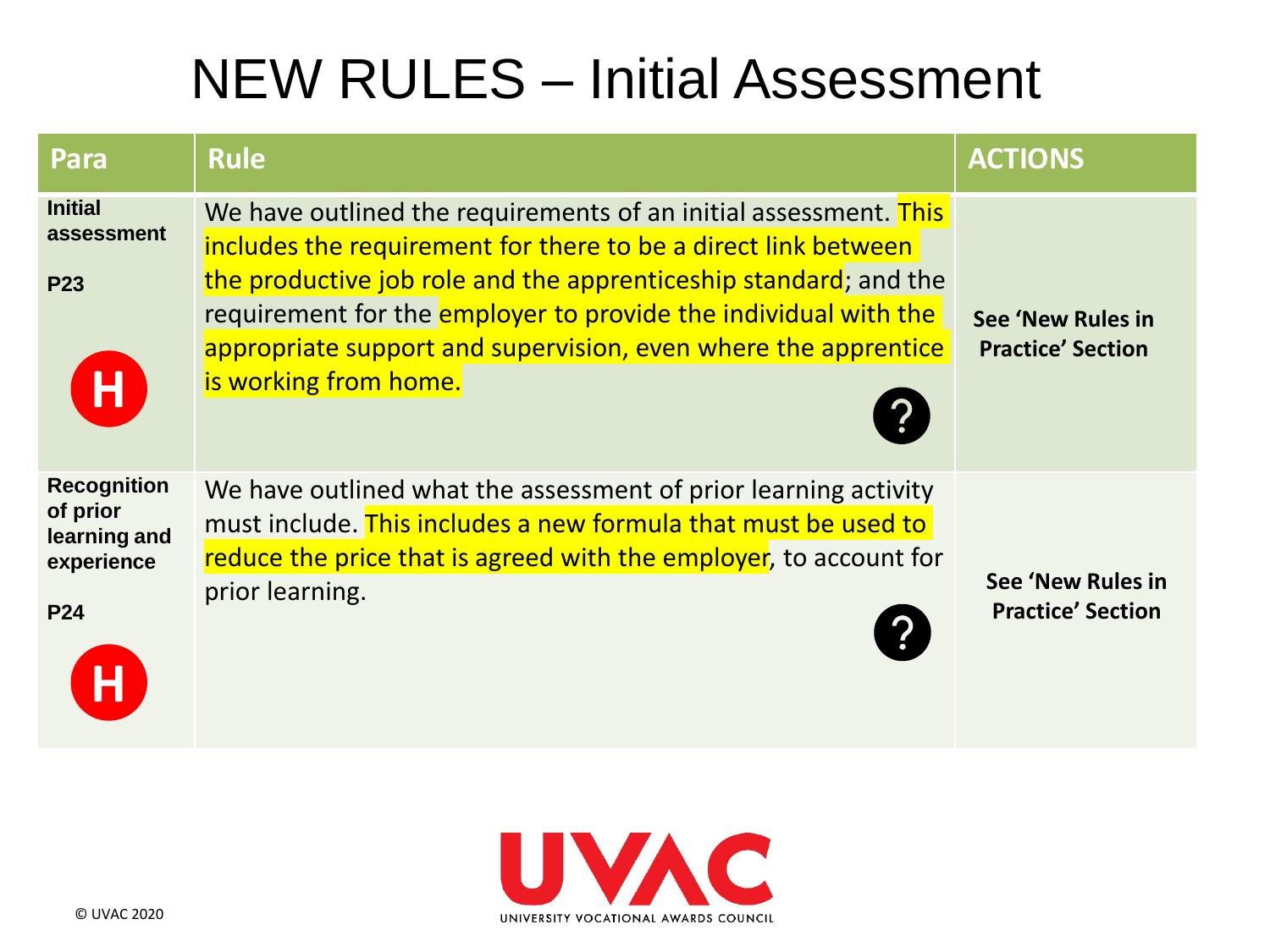### NEW RULES – Evidence of Employment Status

| Para                                                         | <b>Rule</b>                                                                                            | <b>ACTIONS</b>                                                                                                                                                                                                                                                                                                                                                                                                                                                                                  |
|--------------------------------------------------------------|--------------------------------------------------------------------------------------------------------|-------------------------------------------------------------------------------------------------------------------------------------------------------------------------------------------------------------------------------------------------------------------------------------------------------------------------------------------------------------------------------------------------------------------------------------------------------------------------------------------------|
| <b>Employment</b><br>arrangements<br>(new section)<br>P 26.1 | The apprentice must be on<br>the PAYE scheme declared<br>in the apprenticeship<br>service account.     | Update your employer leaflets and website<br>$\Box$<br>information for employers, particularly about their<br>responsibilities and eligibility requirements<br>$\Box$<br>Update employer due diligence and responsibilities<br>declarations                                                                                                                                                                                                                                                     |
|                                                              | It also has to be an<br>'accurate' NI number that<br>matches the<br>Apprenticeship Service and<br>PAYE | Update contract terms [will be included in the UVAC<br>template]<br>$\Box$ Update evidence requirements at application from<br>the apprentice or employer - update apprentice<br>information leaflets and website<br>Update your onboarding and evidence checklist /<br>0<br>eligibility checklist to ensure evidence is supplied on<br>time and in place before the apprentice starts<br>$\Box$<br>Train and brief apprenticeship team, employer<br>engagement / relationship management staff |

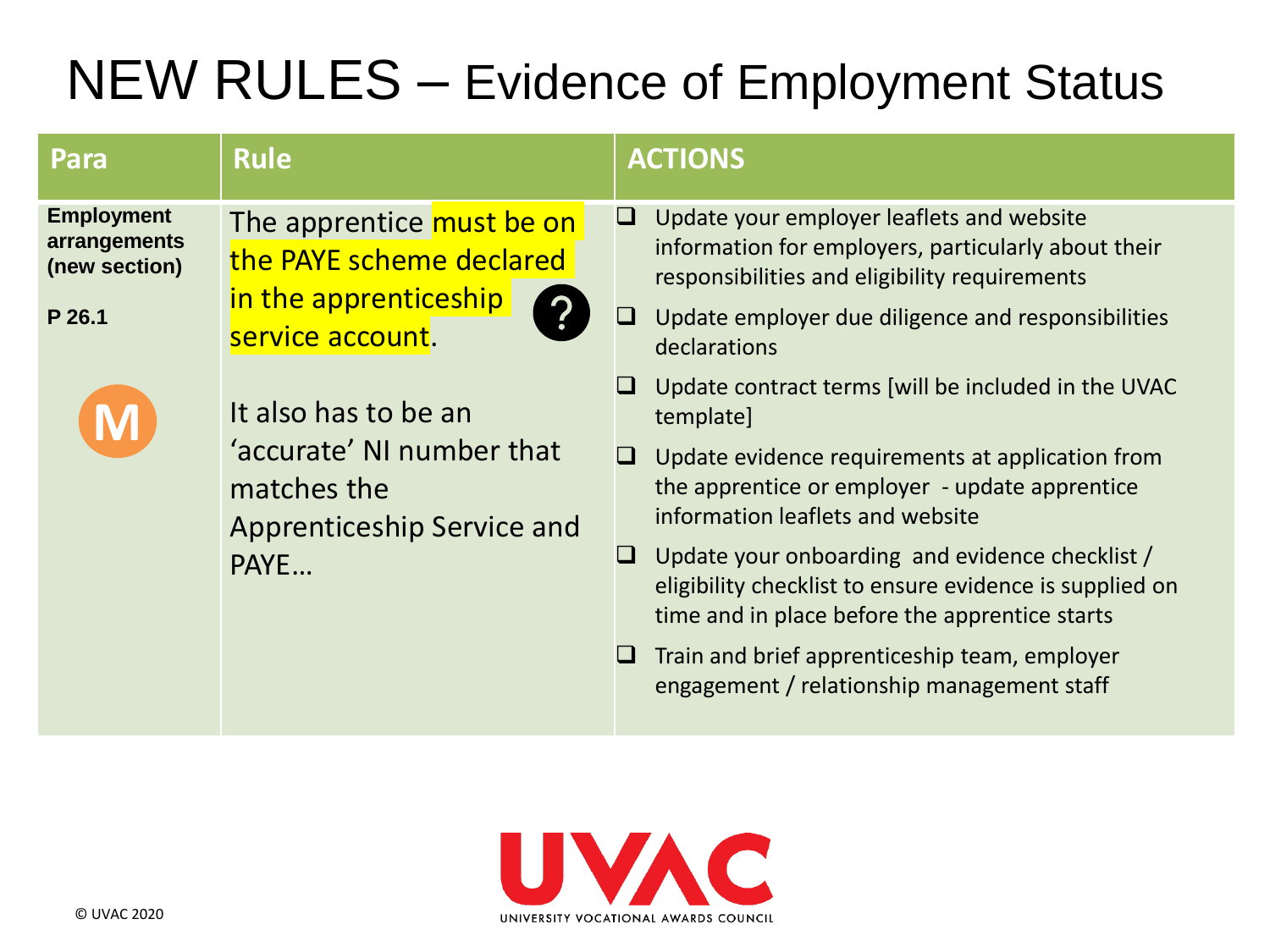### NEW RULES – Employment Arrangements/ Secondments

| Para                                                                   | <b>Rule</b>                                                                                                                                                                                                                                                                                                                                                                                                                 | <b>ACTIONS</b>                                                                                                                                                                                                                                                                                                                                                                                   |
|------------------------------------------------------------------------|-----------------------------------------------------------------------------------------------------------------------------------------------------------------------------------------------------------------------------------------------------------------------------------------------------------------------------------------------------------------------------------------------------------------------------|--------------------------------------------------------------------------------------------------------------------------------------------------------------------------------------------------------------------------------------------------------------------------------------------------------------------------------------------------------------------------------------------------|
| P <sub>26.2</sub><br>Employment<br>Arrangements<br>P <sub>26.3.1</sub> | If the apprentice has more than one employer<br>at any one time (e.g. two part-time job roles),<br>then only one of these employers can be used<br>for the purposes of the apprenticeship. This is<br>so that the party undertaking the role of<br>'employer' in the apprenticeship is clear.<br>The employer may agree with another                                                                                        | Update your employer training needs<br>□<br>assessment procedure and<br>documentation to fully confirm all<br>KSBs can be met by this role<br>Update employer declarations - to<br>check and confirm full<br>Create / update procedure and<br>documentation for 'secondments' e.g.<br>an agreement and checklist that can                                                                        |
|                                                                        | organisation, for example in their supply chain,<br>to second the apprentice for part of the<br>apprenticeship (subject to all parties agreeing),<br>to enable the apprentice to gain the required<br>knowledge, skills, and behaviours. The<br>apprentice must spend the majority of their<br>apprenticeship duration with their employer,<br>who remains responsible for the apprenticeship<br>and the apprentice's wages | be used as evidence that the<br>requirements are met - check this is<br>working in the Tri-partite review - flag<br>with Tri-partite review leads<br>Update your employer leaflets and<br>website information for employers<br>Update employer due diligence ad<br>$\Box$<br>responsibilities declarations<br>$\Box$<br>Update your onboarding and<br>evidence checklist / eligibility checklist |
| P26.3.2                                                                | Secondment arrangements exclude host<br>placements made by apprenticeship training<br>agencies, flexi-job apprenticeship agencies and<br>employment agencies; these are not considered to<br>be secondments.                                                                                                                                                                                                                | to ensure evidence is in place before<br>the apprentice starts<br>Train and brief apprenticeship team,<br>employer engagement / relationship<br>management leads                                                                                                                                                                                                                                 |

UNIVERSITY VOCATIONAL AWARDS COUNCIL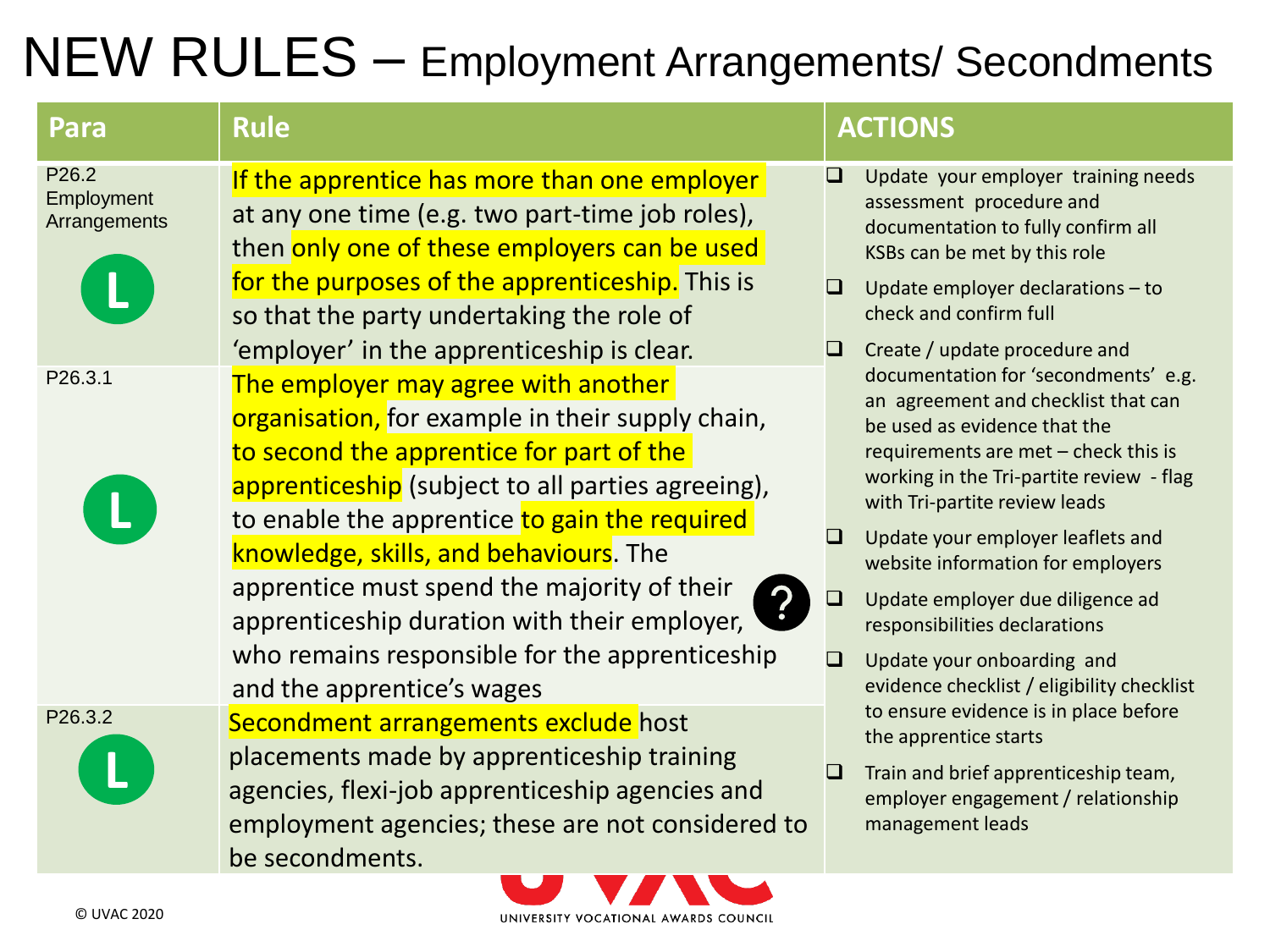## NEW RULES

| Para                                                                                                      | <b>Rule</b>                                                                                                                                                                                                                                                   | <b>ACTIONS</b>                                                                                                                                                                                                                                                                                                                                                                                                          |
|-----------------------------------------------------------------------------------------------------------|---------------------------------------------------------------------------------------------------------------------------------------------------------------------------------------------------------------------------------------------------------------|-------------------------------------------------------------------------------------------------------------------------------------------------------------------------------------------------------------------------------------------------------------------------------------------------------------------------------------------------------------------------------------------------------------------------|
| P 29.3<br><b>Alternative</b><br><b>English</b><br><b>Apprenticeships</b><br><b>/Flexi-Apprenticeships</b> | You must have evidence that the apprentice has<br>an apprenticeship agreement with their<br>employer (paragraph P28). The only exceptions<br>to this are:[]<br>Apprentices taking part in the portable flexi-job<br>apprenticeship pilot (see paragraph P17). | Only for organisations operating as<br>⊔<br>flexi-apprenticeship providers                                                                                                                                                                                                                                                                                                                                              |
| P 31.2<br><b>Minimum Wage</b>                                                                             | Where the individual withdraws from the<br>apprenticeship, they are no longer an<br>apprentice and must be paid a wage in line<br>with the national minimum wage; this must<br>not be the apprentice rate.                                                    | $\Box$ Update information and guidance for<br>employers and apprentices particularly<br>employer e.g. links to national wage rates<br>responsibilities<br>$\Box$ Update apprentice and employer<br>handbooks<br>$\Box$ Update procedures for withdrawals /advice<br>to employers about the impact of a<br>withdrawal for apprentice and employer<br>$\Box$ Train and brief apprenticeship team,<br>apprenticeship leads |

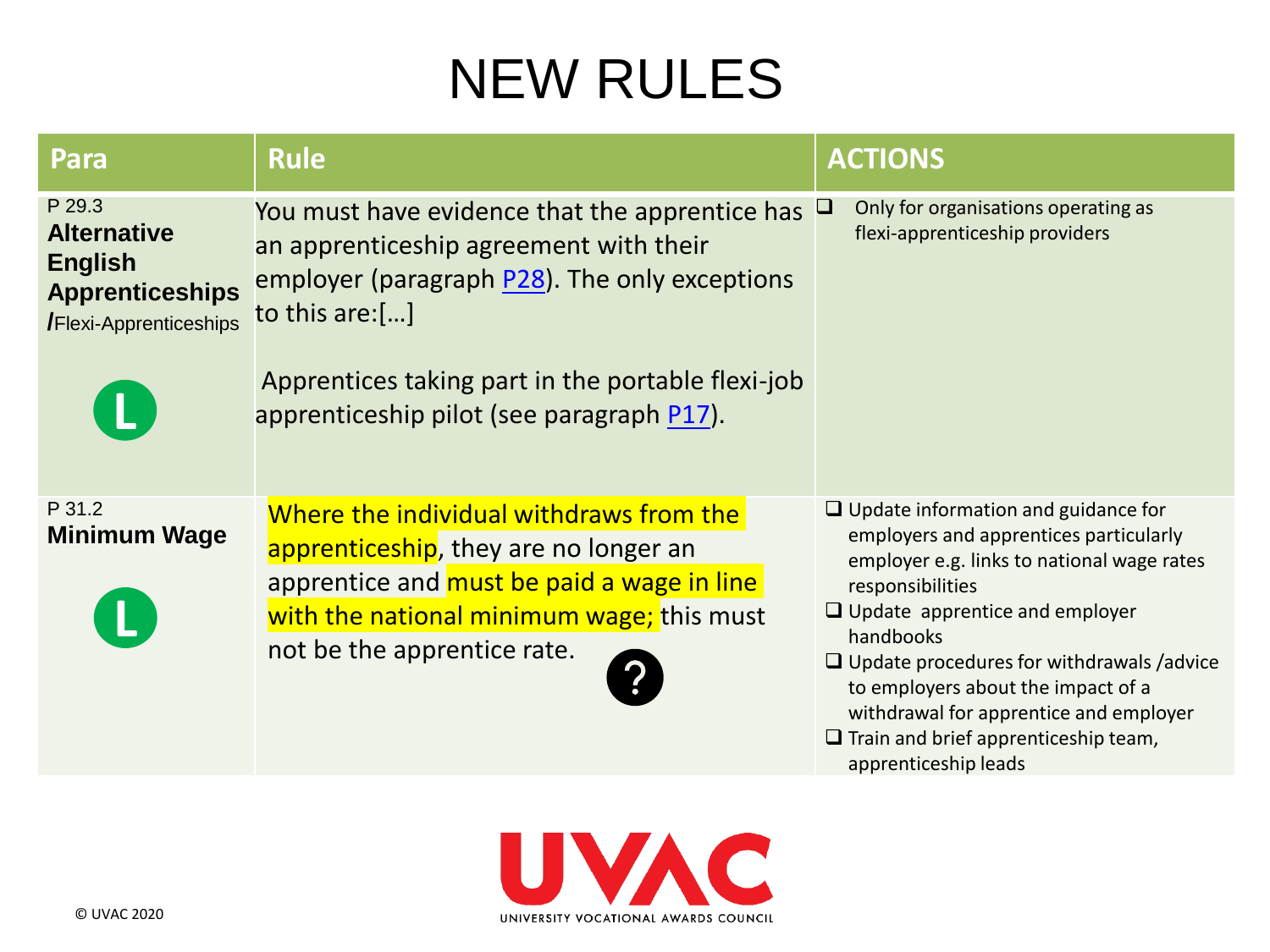## NEW RULES – replacing 20% OTJL

| Para                                             | <b>Rule</b>                                                                                                                                                                                                                                                                                                                                                                                                                                                                                                                                                                                                                                                                                                                                                                                                                   | <b>ACTIONS</b>                                |
|--------------------------------------------------|-------------------------------------------------------------------------------------------------------------------------------------------------------------------------------------------------------------------------------------------------------------------------------------------------------------------------------------------------------------------------------------------------------------------------------------------------------------------------------------------------------------------------------------------------------------------------------------------------------------------------------------------------------------------------------------------------------------------------------------------------------------------------------------------------------------------------------|-----------------------------------------------|
| P 40<br>Calculating off the<br>job training<br>Н | We have amended the policy to remove the language<br>of 20% of the apprentice's normal working hours. The<br>new minimum off-the- job training requirement is 6<br>hours of off-the-job training per week for a full time<br>equivalent (an individual who works 30 hours or more<br>per week). We have included a minimum number of<br>off-the-training hours for a 52 week programme<br>From 1 August, the minimum volume of hours will be 6<br>hours per week. The 6 hours per week is for calculation<br>purposes only; once calculated the programme can still be<br>delivered flexibly.<br>This change must not dilute the existing requirement; the<br>volume of training that is delivered must be guided by the<br>initial assessment and this may mean that an apprentice<br>trains for more than 6 hours per week. | See 'New Rules in Practice'<br><b>Section</b> |
|                                                  |                                                                                                                                                                                                                                                                                                                                                                                                                                                                                                                                                                                                                                                                                                                                                                                                                               |                                               |

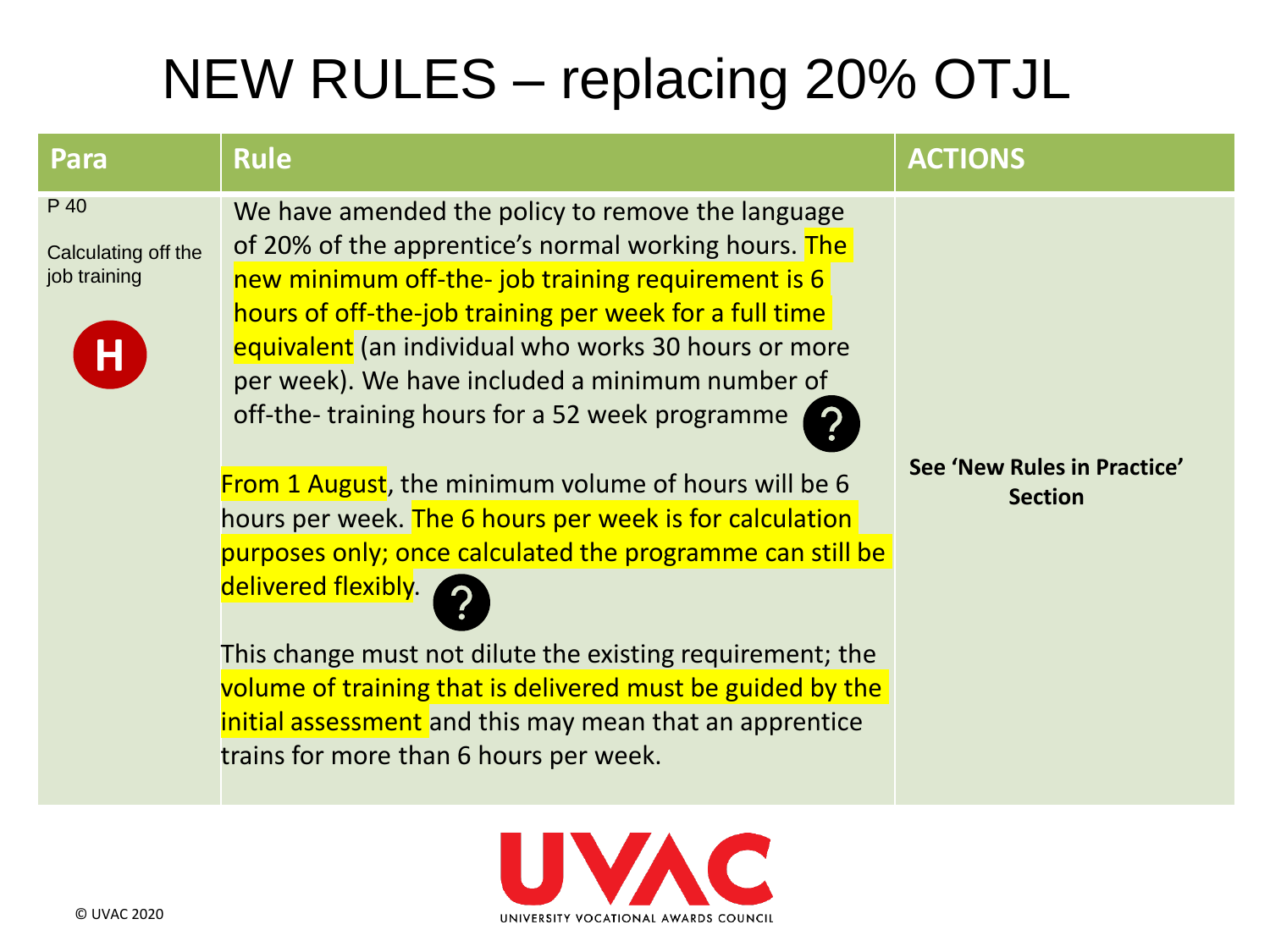### Rules that are really Clarifications – term time OTJL

| Para                                                           | <b>Rule</b>                                                                                                                                                                                                                                                                                                                                                                                                                                                                                                                                                                                                                                                                                                                                                                                                                                                                      | <b>ACTIONS</b>                                                                                                                                                                                                                                                                                                                                                                                                                                                                                                                                                                                                                                                                                                                                                                                                                                                                                                                                                                                                                               |
|----------------------------------------------------------------|----------------------------------------------------------------------------------------------------------------------------------------------------------------------------------------------------------------------------------------------------------------------------------------------------------------------------------------------------------------------------------------------------------------------------------------------------------------------------------------------------------------------------------------------------------------------------------------------------------------------------------------------------------------------------------------------------------------------------------------------------------------------------------------------------------------------------------------------------------------------------------|----------------------------------------------------------------------------------------------------------------------------------------------------------------------------------------------------------------------------------------------------------------------------------------------------------------------------------------------------------------------------------------------------------------------------------------------------------------------------------------------------------------------------------------------------------------------------------------------------------------------------------------------------------------------------------------------------------------------------------------------------------------------------------------------------------------------------------------------------------------------------------------------------------------------------------------------------------------------------------------------------------------------------------------------|
| P 42<br><b>Apprentices</b><br>with term-time<br>only contracts | For term time apprentices (i.e. those in the<br>teaching profession), we have clarified how off-<br>the-job training is calculated.<br>P42 The off-the-job training requirement for an<br>apprentice with a term-time only contract (e.g.<br>those in the teaching profession) should be no<br>less, as a minimum, than any other apprentice.<br><b>P42.1</b> Off-the-job training is calculated as<br>though the apprentice is working 52 weeks per<br>year (minus statutory leave). Once the<br>calculation is made, the training can be<br>delivered across the weeks specified in the<br>contract (usually 39 contact weeks), if this is<br>what has been agreed between the employer<br>and provider. This will mean delivering more<br>than the equivalent of 6 hours per week during<br>term-time in order to meet the minimum<br>requirements of the off-the-job policy. | $\Box$ Update information and guidance for employers<br>and apprentices about the 6 hours minimum per<br>week assumption - particularly employer<br>responsibilities<br>$\Box$ Update apprentice and employer handbooks<br>$\Box$ Update website information for employers,<br>particularly about their responsibilities<br>$\Box$ Update employer due diligence and<br>responsibilities declarations<br>$\Box$ Update contract terms [will be included in the<br><b>UVAC</b> template]<br>$\Box$ Ensure the training plan templates have a clear<br>schedule that does not include months outside<br>the term<br>$\Box$ Update evidence requirements at application<br>from the apprentice or employer - update<br>apprentice information leaflets and website<br>$\Box$ Update your onboarding and evidence checklist /<br>eligibility checklist to ensure evidence is supplied<br>on time and in place before the apprentice starts<br>$\Box$ Train and brief apprenticeship team, employer<br>engagement / relationship management staff |
| © UVAC 2020                                                    | UNIVERSITY VOCATIONAL AWARDS COUNCIL                                                                                                                                                                                                                                                                                                                                                                                                                                                                                                                                                                                                                                                                                                                                                                                                                                             |                                                                                                                                                                                                                                                                                                                                                                                                                                                                                                                                                                                                                                                                                                                                                                                                                                                                                                                                                                                                                                              |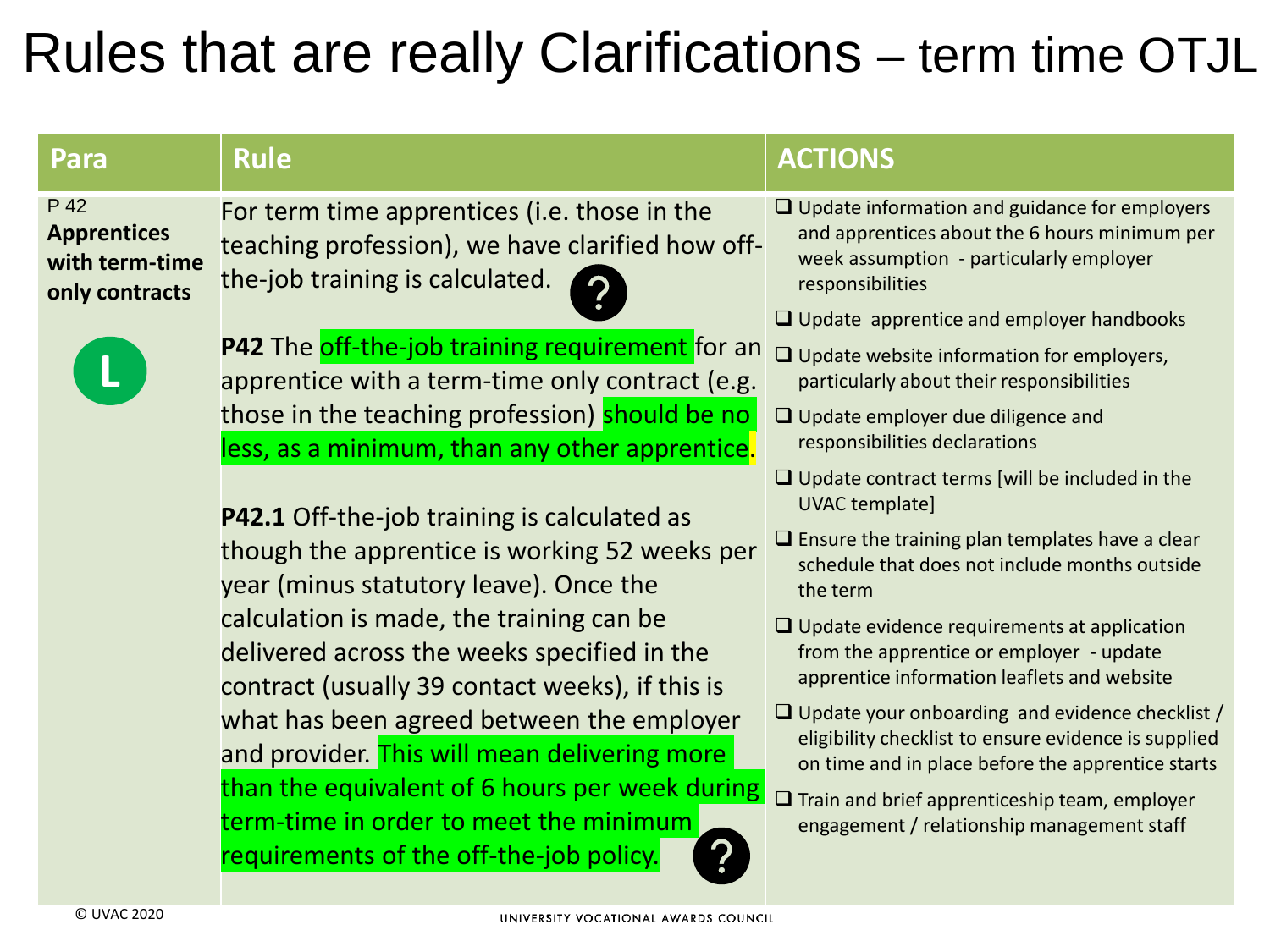#### NEW RULES – Recording Actual OTJT Training Hours

| Para                                                  | <b>Rule</b>                                                                                                                                                                                                                                                                                                                                         | <b>ACTIONS</b>                                                                                                                                                                                                                                                                                                                                                                                                                                                                                                                                                                                                                                                                                                                                                                                                                                                                                                                                                                             |
|-------------------------------------------------------|-----------------------------------------------------------------------------------------------------------------------------------------------------------------------------------------------------------------------------------------------------------------------------------------------------------------------------------------------------|--------------------------------------------------------------------------------------------------------------------------------------------------------------------------------------------------------------------------------------------------------------------------------------------------------------------------------------------------------------------------------------------------------------------------------------------------------------------------------------------------------------------------------------------------------------------------------------------------------------------------------------------------------------------------------------------------------------------------------------------------------------------------------------------------------------------------------------------------------------------------------------------------------------------------------------------------------------------------------------------|
| P 44<br><b>Documenting</b><br>off-the-job<br>training | We now require actual off-the-job<br>training hours to be recorded for all<br>apprentices where planned off-the-<br>job training hours have been<br>submitted; this includes current<br>learners.                                                                                                                                                   | $\Box$ Review all attendance, off the job learning logging and update<br>apprentice.<br>$\Box$ Update and review process and timeliness of off the job learning<br>Update information and guidance for employers and apprentices<br>about the 6 hours minimum per week assumption - particularly<br>employer responsibilities<br>$\Box$ Update apprentice and employer handbooks                                                                                                                                                                                                                                                                                                                                                                                                                                                                                                                                                                                                           |
|                                                       | <b>P44</b> If planned off-the-job training<br>hours have been submitted in the<br>ILR for the apprentice, actual off-<br>the-job training hours must also be<br>documented in the ILR, at the end<br>of the practical period or in the<br>event of a change of circumstance;<br>this includes current learners on<br>programme as of 1 August 2022. | $\Box$ Update Commitment Statement / Training Plan with terms about<br>logging off the job learning hours.<br>$\Box$ Update website information for apprentices and employer s about<br>their responsibilities to log their off the job learning, and to<br>ensure this time is available in the working day respectively<br>$\Box$ Update employer due diligence and responsibilities declarations<br>$\Box$ Update<br>$\Box$ Update contract terms [will be included in the UVAC template]<br>$\Box$ Update evidence requirements at application from the apprentice<br>or employer - update apprentice information leaflets and website<br>$\Box$ Update your onboarding and evidence checklist / eligibility<br>checklist to ensure evidence is supplied on time and in place<br>before the apprentice starts<br>$\Box$ Train and brief apprenticeship team, employer engagement /<br>relationship management staff<br>$\Box$ Conduct / strengthen your checks – instigate a deep dive |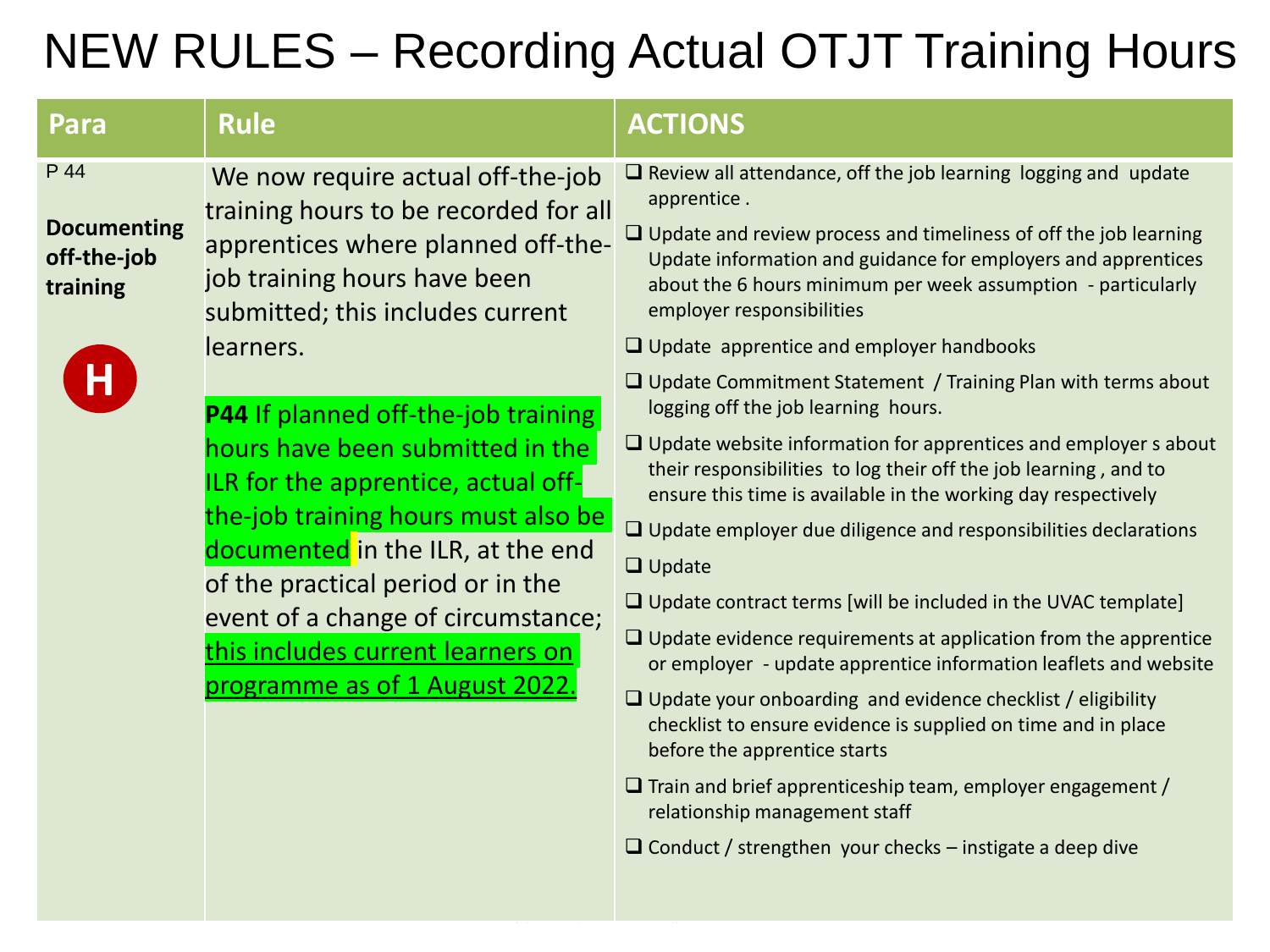#### Clarifications that are really New Rules

| Para                                                   | <b>Rule</b>                                                                                                                                                                                                                                                                                                                                                                                                                                                                                       | <b>ACTIONS</b>                                                                                                                                                                                                                      |
|--------------------------------------------------------|---------------------------------------------------------------------------------------------------------------------------------------------------------------------------------------------------------------------------------------------------------------------------------------------------------------------------------------------------------------------------------------------------------------------------------------------------------------------------------------------------|-------------------------------------------------------------------------------------------------------------------------------------------------------------------------------------------------------------------------------------|
| <b>Minimum</b><br>duration of<br>practical period<br>Н | <b>P32.2</b> The apprentice must be involved in active learning<br>(off-the-job training and / or English and maths)<br>throughout the apprenticeship, from the learning start<br>date to the learning actual end date (i.e. the practical<br>period). Active learning must take place at least every 4<br>weeks (or a break in learning must be used).                                                                                                                                           | See 'New Rules in Practice'<br><b>Section</b>                                                                                                                                                                                       |
| Off the job<br>can be included                         | P38.2 practical training, shadowing, mentoring, industry<br>training - what visits, and participation in competitions, where the<br>activity has been agreed and documented as part of the<br>agreed training plan; or                                                                                                                                                                                                                                                                            | $\Box$ Add this discussion into the with the<br>employer / as part of the TNA,<br>specification or employer<br>declarations.<br>$\Box$ Document the intent, names,<br>frequency in the schedule of activity<br>in the Training Plan |
| P45<br>P45.2.1<br>Delivering off-                      | <b>P45</b> If planned off-the-job training is unable to take place<br>as scheduled, you and the employer must ensure this is<br>re-arranged so that the full complement of training set<br>the-job training out in the training plan can still be delivered.<br>P45.2.1Where catch-up training is delivered over a<br>shorter period than originally anticipated in the training<br>plan, for example one-to-one delivery, you must ensure<br>the apprentice still receives the minimum number of | See 'New Rules in Practice'<br><b>Section</b>                                                                                                                                                                                       |

hours required to meet the policy.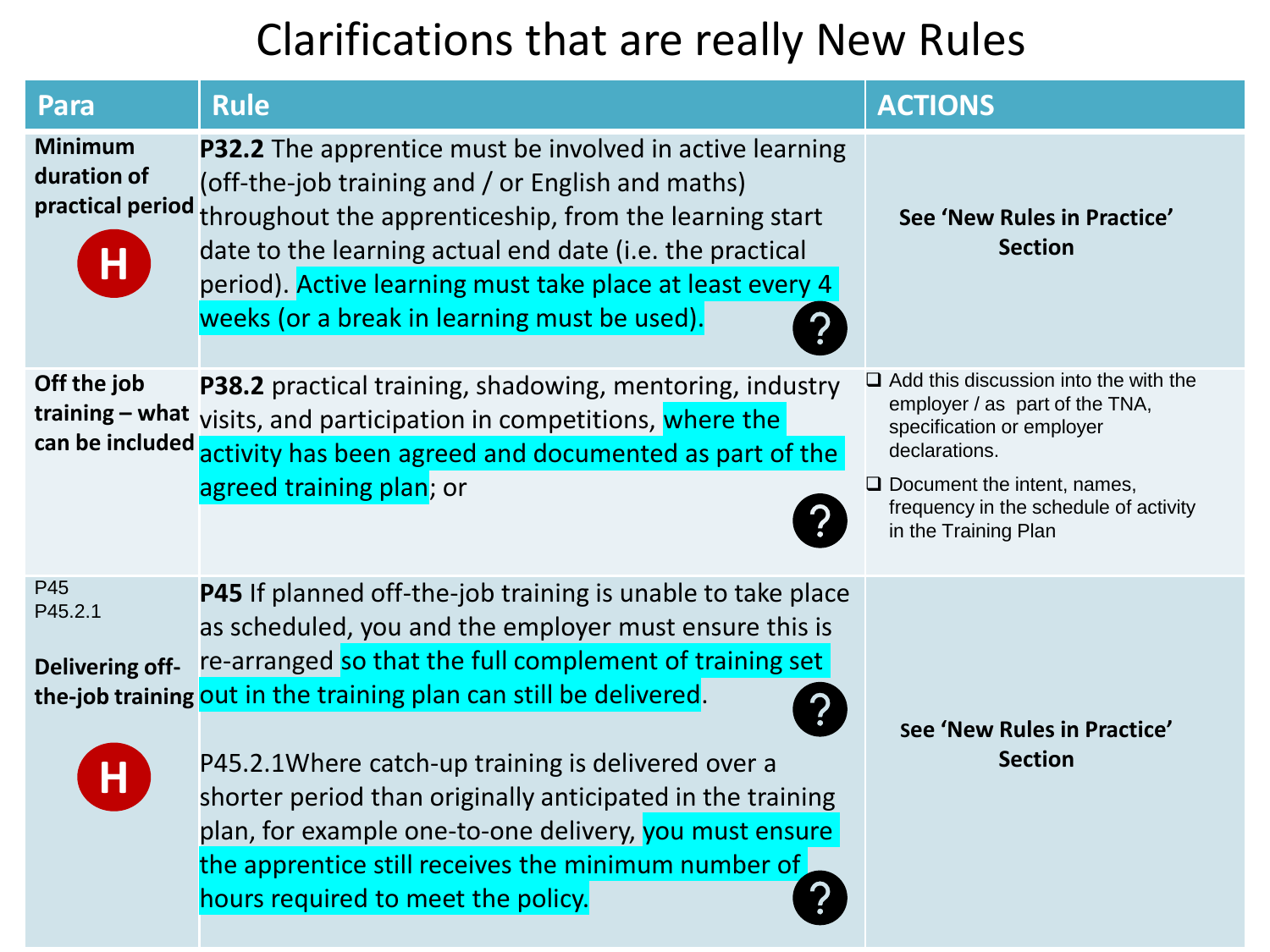### NEW RULES – Delivering Off the Job Training

| Para                                                      | <b>Rule</b>                                                             | <b>ACTIONS</b>                                                                                                                                                                                                                                                                                                                                                              |
|-----------------------------------------------------------|-------------------------------------------------------------------------|-----------------------------------------------------------------------------------------------------------------------------------------------------------------------------------------------------------------------------------------------------------------------------------------------------------------------------------------------------------------------------|
| P 45.3.3<br>Delivering off the<br>P45.3.3<br>job training | Where the<br>apprentice withdraws<br>from the programme                 | $\Box$ Update information and guidance for employers and apprentices about the 6 hours<br>minimum per week assumption - particularly employer responsibilities to provide<br>this time and apprentice to log hours as required by the guidance, report absence<br>and replace learning quickly and at last every month. Reset expectations with<br>every cohort every year. |
| Н                                                         | and they have made<br>insufficient progress<br>towards their training   | $\Box$ Ensure that apprentice know approximately hours they should be logging in any<br>given module and month - cove this at the start of every module add it to<br>handbooks and refer to the planned hours schedule in the training plan at every<br>Tri-partite review                                                                                                  |
|                                                           | plan, then <mark>funds will be</mark>                                   | $\Box$ Update apprentice and employer handbooks and website information                                                                                                                                                                                                                                                                                                     |
|                                                           | at risk of recovery. By<br>insufficient progress we                     | $\Box$ Update employer due diligence and responsibilities declarations and apprentice<br>application / declaration to make this responsibility clear                                                                                                                                                                                                                        |
|                                                           | mean the apprentice is                                                  | $\Box$ Update contract terms [will be included in the UVAC template]                                                                                                                                                                                                                                                                                                        |
|                                                           | more than 4 weeks<br>behind on the planned<br>delivery of training, but | $\Box$ Update evidence requirements on programme – ensure app understand the<br>importance and benefit of this log e.g. for reflective practice, prep for the Tri-<br>partite review etc                                                                                                                                                                                    |
|                                                           | the training has not                                                    | $\Box$ Ensure that apprentices can log time easily - discuss barriers and address these<br>with the apprentices                                                                                                                                                                                                                                                             |
|                                                           | been replanned or the<br>apprentice has not been                        | $\Box$ Update induction and pre-onboarding training on logging – make it a part of every<br>day at induction week                                                                                                                                                                                                                                                           |
|                                                           | put on a break in<br>learning. The replanning                           | $\Box$ Make it a rule that intervention takes place, with the employer when the log is one<br>month behind, and immediately after absence - intervene firmly.                                                                                                                                                                                                               |
|                                                           | of training must be<br>agreed with the<br>employer.                     | $\Box$ Ensure that staff have actually have capacity and systems to monitor and address<br>absence, learning hours and KSB progress and are clear on whose role it is to<br>monitor, whose to intervene. Track speed of replacement learning                                                                                                                                |
|                                                           |                                                                         | $\Box$ Track hours and up to date logs as a core KPI - OTJT is VERY visible now- make                                                                                                                                                                                                                                                                                       |

**sure it is as visible to you**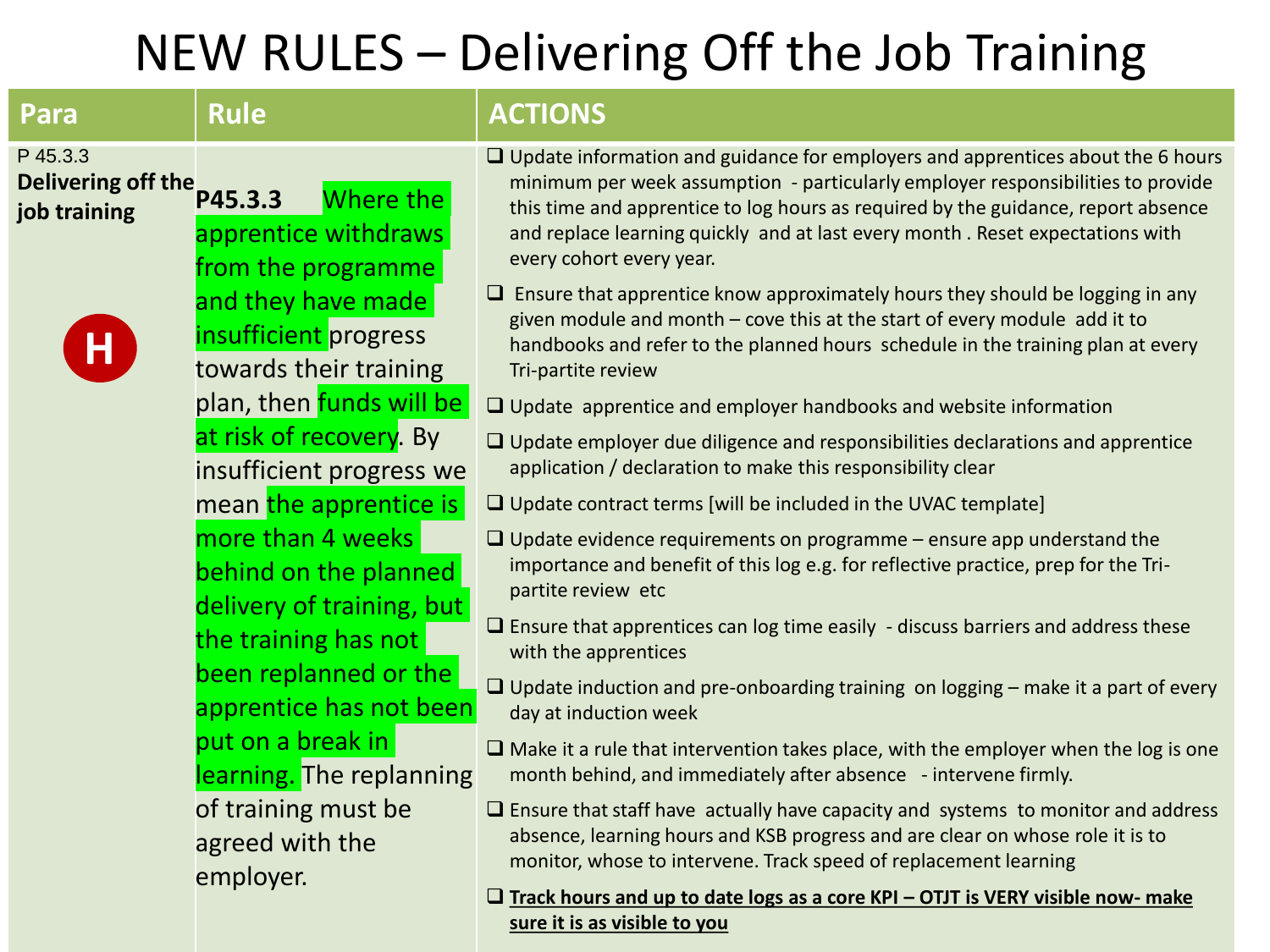#### NEW RULES – Evidencing Off the Job Training

| Para                                                      | <b>Rule</b>                                                                                                                                                                                                                                                                                                | <b>ACTIONS</b>                                                                                                                                                                                                                                                                                                                                                                                                                                                                                                                                                          |
|-----------------------------------------------------------|------------------------------------------------------------------------------------------------------------------------------------------------------------------------------------------------------------------------------------------------------------------------------------------------------------|-------------------------------------------------------------------------------------------------------------------------------------------------------------------------------------------------------------------------------------------------------------------------------------------------------------------------------------------------------------------------------------------------------------------------------------------------------------------------------------------------------------------------------------------------------------------------|
| P 46<br><b>Evidencing</b><br>off-the-job<br>training<br>Η | P 46 You are responsible for<br>retaining evidence to support both<br>your own delivery and that of<br>others.                                                                                                                                                                                             | $\Box$ Update information and guidance for employers and apprentices<br>and set the quality standard for logging - particularly what to<br>include in a short 2 line summary that links back to the KSBs,<br>and only to log in work / paid time activity.<br>$\Box$ Ensure all subcontractors, contracted tutors and others<br>understand what is needed. check that this is being reinforced<br>during lesson observations                                                                                                                                            |
|                                                           | P46.1 The evidence must be both<br>quantifiable and must meet the off-<br>the-job training definition, namely<br>that the activity is directly relevant<br>to the apprenticeship, teaches new<br>knowledge, skills, and behaviours;<br>takes place in the apprentice's<br>normal working hours; and is not | $\Box$ Be clear what is expected as a minimum and ensure non<br>compliance is addressed quickly - and documented so that<br>improvements can also be documented<br>$\Box$ Update sub/contract terms [will be included in the UVAC<br>template]<br>$\Box$ Ensure the training plan templates have a clear schedule for<br>every aspect of delivery and that off the job learning evidence<br>requirements are clearly set out.<br>$\Box$ update apprentice information leaflets and website<br>$\Box$ ensure evidence is supplied on time $-$ act quickly is this is not |
|                                                           | English and maths up to Level 2.<br>A template evidence form<br>P46.1.1<br>is available on GOV.UK. It is not<br>mandatory to use this template                                                                                                                                                             | the case<br>$\Box$ Ensure staff have capacity, capability to monitor and intervene<br>when evidence is missing.<br>$\Box$ Check early in the programme that apprentice under stand what<br>activity is eligible to log - ensure staff don't count ineligible<br>activity in the hours - moderate paperwork 'quality of entries<br>and compliance $-$ is this useable evidence $-$ is it useful evidence                                                                                                                                                                 |

❑ Train and brief staff , employers and line managers, apprentices

for the apprentice and employer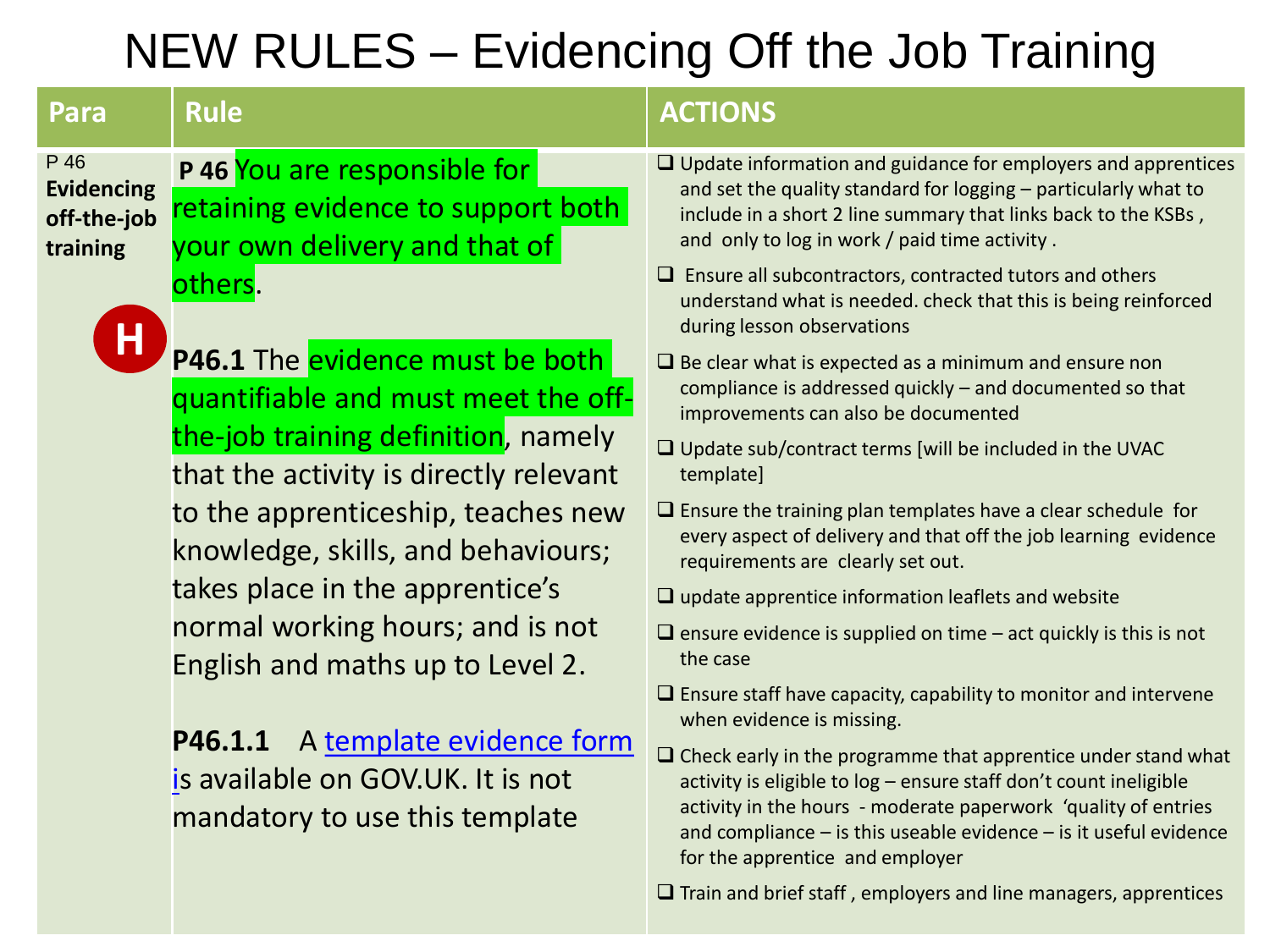### NEW RULES – The Training Plan

P 49.2 **The training plan agreed between the employer, apprentice and main provider**

The training plan must not include any content that has been identified, and agreed with the employer, as relevant prior learning (see

paragraph **P24** [below]).



**P24.4** The assessment must quantify the content which should be omitted from the training plan, in the form of a volume of off-the-job training hours.

**P24.4.1** The reduction of off-the-job training hours must translate to a reduction in duration and in the total negotiated price.

**P24.4.2** The duration must be reduced in proportion to the adjusted amount of training to be delivered.



**P24.4.3** It should be noted that some standards (e.g. nursing associate) require that prior learning is formally accredited.

**P24.4.4** Where you account for prior learning and experience and the reduction of content would mean that the apprenticeship would fail to meet either the minimum duration or the minimum off-the-job training

requirements, the apprenticeship is ineligible for funding.

#### Para Rule **Rule Actions**

- ❑ Update Training Plan template with compliance requirements
- ❑ Schedule systems updates and update procedures and process for RPL and RPL
- ❑ Update judgement documentation and guidance for staff
- ❑ Update the costing breakdowns provided by course and how fit for purpose this is for a structure for programmes to enable a full breakdown
- $\Box$  Review validation documentation does this require sufficient detail to support the more granular approach to RPL now required
- ❑ Commission / collate the breakdown of off the job learning hours that is to be used for the RPL process for each programme
- ❑ Instigate moderation and monitoring to confirm consistency in decisions and ensure RPL is fully evidenced and quantified
- ❑ Brief and train all staff involved in RPL judgements and price setting

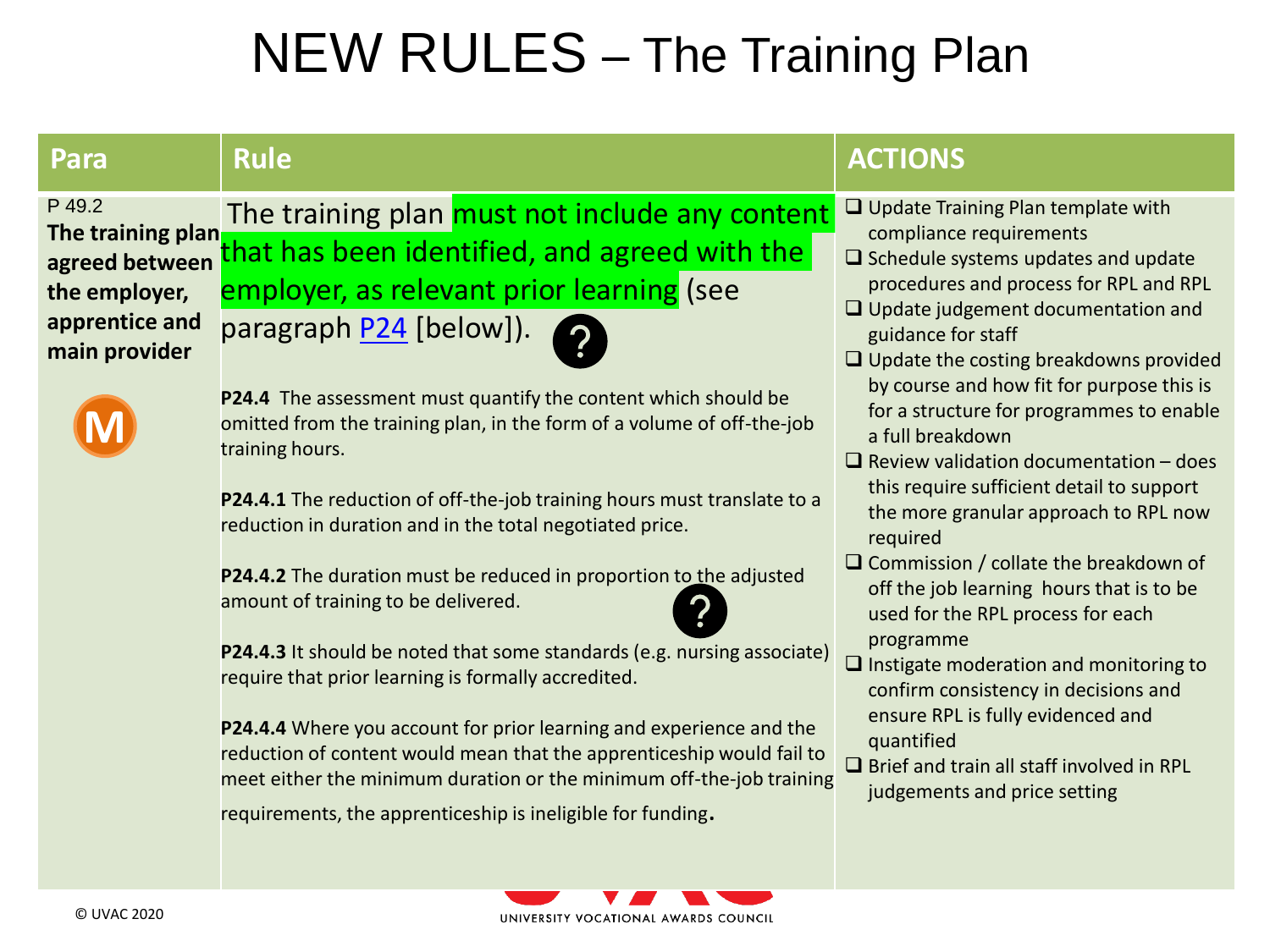### NEW RULES – The Training Plan & Progress Reviews

| Para                                                               | <b>Rule</b>                                                                                                                                                                                                                                                                                      | <b>ACTIONS</b>                                                                                                                                                                                                                                                                                                            |
|--------------------------------------------------------------------|--------------------------------------------------------------------------------------------------------------------------------------------------------------------------------------------------------------------------------------------------------------------------------------------------|---------------------------------------------------------------------------------------------------------------------------------------------------------------------------------------------------------------------------------------------------------------------------------------------------------------------------|
| P 49.3<br>The training plan<br>between employer,<br>apprentice and | The training plan must be agreed before any<br>training is delivered.                                                                                                                                                                                                                            | $\Box$ Update Training Plan template to<br>incorporate all new changes in<br>sufficient time ahead of first 2022<br>/2023 start dates                                                                                                                                                                                     |
| main provider                                                      |                                                                                                                                                                                                                                                                                                  | $\Box$ Identify any current apprentices who<br>will need the new template e.g. BiL                                                                                                                                                                                                                                        |
|                                                                    |                                                                                                                                                                                                                                                                                                  | $\Box$ Plan and schedule the system changes<br>needed to incorporate changes                                                                                                                                                                                                                                              |
|                                                                    |                                                                                                                                                                                                                                                                                                  | $\Box$ Update staff handbook and evidence<br>checklist                                                                                                                                                                                                                                                                    |
|                                                                    |                                                                                                                                                                                                                                                                                                  | $\Box$ Train and brief staff                                                                                                                                                                                                                                                                                              |
| $P 50.5-f$                                                         | We require that the training plan documents<br>when and how components of the programme<br>will be delivered and that where apprenticeship<br>funding is being accessed, this party must be on<br>the Register of Apprenticeship Training Providers<br>(unless the exemption at P168.3 applies). | $\Box$ Update training plan templates [the<br>UVAC template does and will include<br>this] to ensure the delivery breakdown<br>includes month and mode of delivery,<br>and which org is delivering.<br>$\Box$ Ensure that you are tracking<br>subcontractor RoATP submissions and<br>outcomes and have a contingency plan |
| $P 52 - 53$<br><b>Progress</b><br>Η<br><b>Reviews</b>              | We have added a progress review section and<br>documented the minimum requirements of this<br>activity                                                                                                                                                                                           | See 'New Rules in Practice' Section                                                                                                                                                                                                                                                                                       |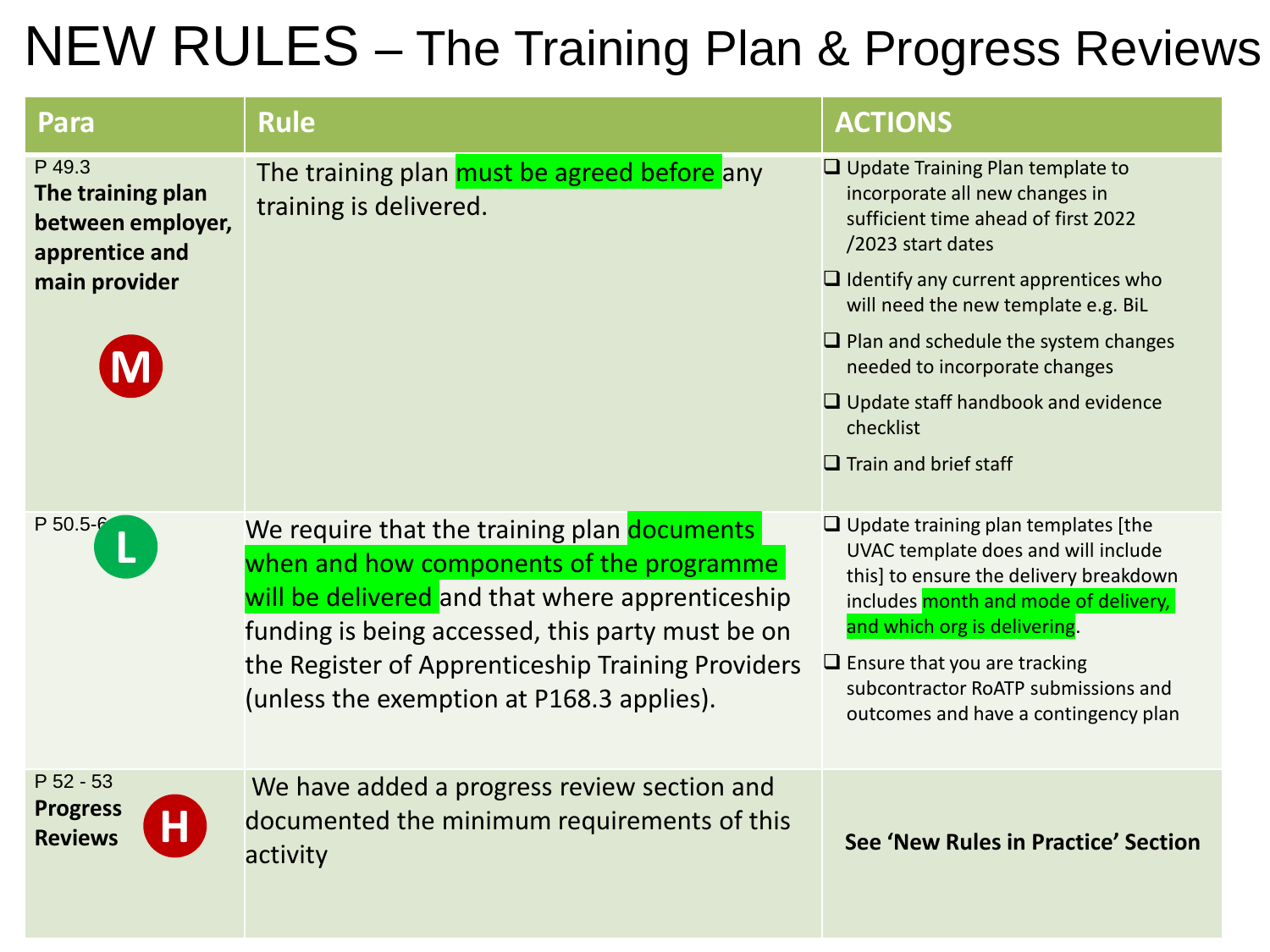#### NEW RULES – Individuals Ineligible for Funding

| Para                             | <b>Rule</b>                                                                                                                                                                                                                                               | <b>ACTIONS</b>                                                                                                                                   |
|----------------------------------|-----------------------------------------------------------------------------------------------------------------------------------------------------------------------------------------------------------------------------------------------------------|--------------------------------------------------------------------------------------------------------------------------------------------------|
| P 67.2<br><b>Individuals not</b> | P67 To use funds in the employer's apprenticeship service<br>account or government- employer co-investment, the individual                                                                                                                                | $\Box$ Update information and guidance<br>for employers and apprentices                                                                          |
| eligible for<br>funding          | must also not be:                                                                                                                                                                                                                                         | $\Box$ Update apprentice and employer<br>handbooks                                                                                               |
|                                  | P67.2 Self employed as a sole trader (a person who conducts<br>business by their own personality and not with any other<br>corporate personality).                                                                                                        | $\Box$ Update website information for<br>employers, particularly about<br>their responsibilities                                                 |
|                                  | P67.3 A shareholder / director with no separate identifiable line                                                                                                                                                                                         | □ Update employer due diligence<br>and responsibilities declarations                                                                             |
|                                  | manager to undertake the role of 'employer', as defined by these<br>funding rules. By this we mean it is prohibited for someone to                                                                                                                        | $\Box$ Update contract terms [will be<br>included in the UVAC template]                                                                          |
|                                  | sign a contract, including an apprenticeship agreement, as both<br>the apprentice and as the employer (even where a limited<br>company, public services company, a partnership, or limited<br>liability partnership has been created to act as a separate | $\Box$ Update evidence requirements at<br>application from the apprentice or<br>employer - update apprentice<br>information leaflets and website |
|                                  | corporate entity).                                                                                                                                                                                                                                        | $\Box$ Update your onboarding and<br>evidence checklist / eligibility                                                                            |
|                                  | P67.3.1 During the programme, if an apprentice becomes<br>unemployed, self-employed as a sole trader, or becomes a                                                                                                                                        | checklist to ensure evidence is<br>supplied on time and in place<br>before the apprentice starts                                                 |
|                                  | shareholder / director with no separate identifiable person to<br>undertake the role of employer, they will at that point no longer                                                                                                                       | $\Box$ Train and brief apprenticeship<br>team, employer engagement /                                                                             |
|                                  | be eligible for funding and you must report them as having<br>withdrawn from the apprenticeship on the ILR. If the apprentice<br>has been made redundant, see paragraph P77.                                                                              | relationship management staff                                                                                                                    |

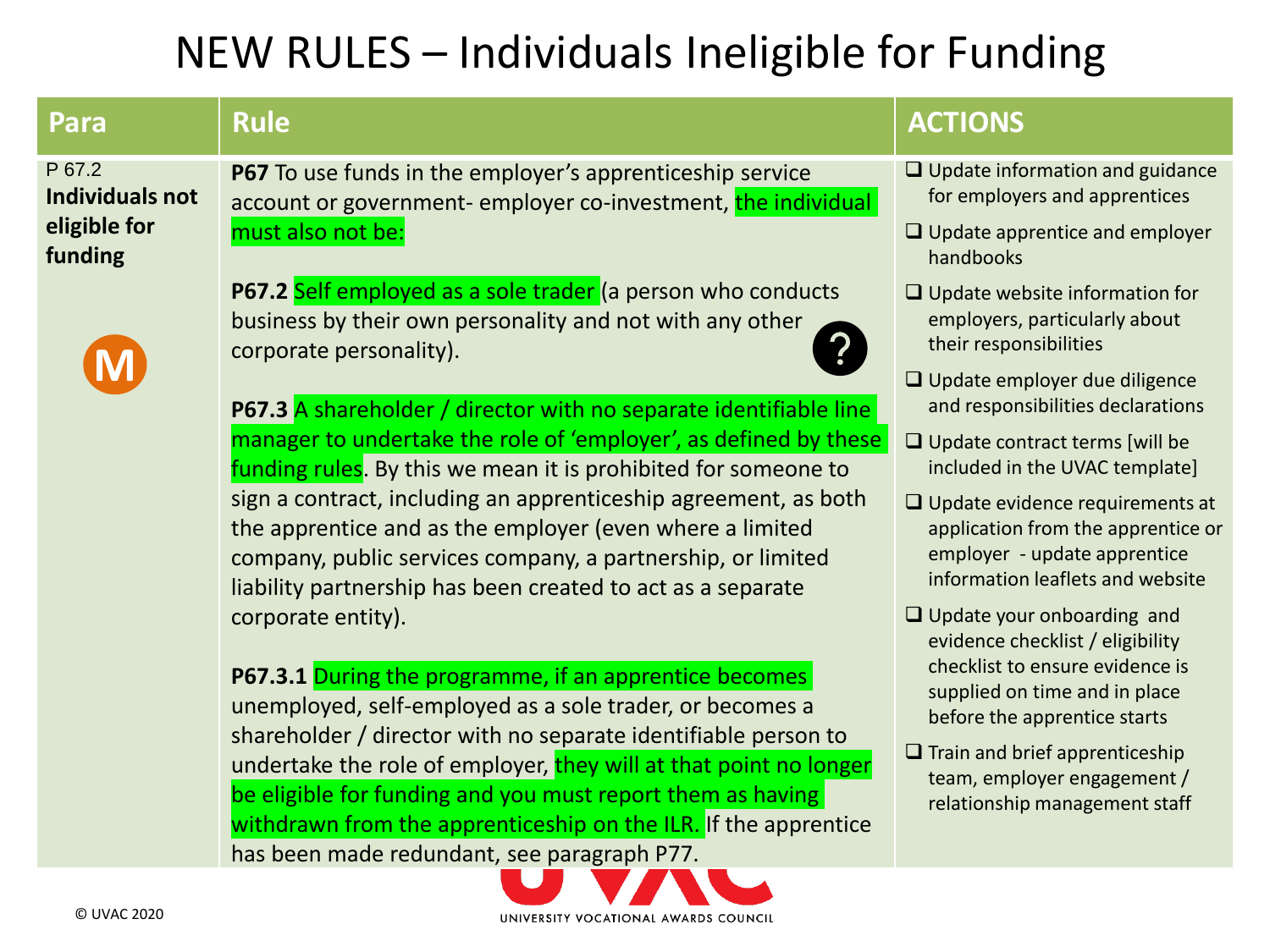#### NEW RULES – Eligible Costs

| Para                                            | <b>Rule</b>                                                                                                                                                                                                                                                                                                                 |                                               | <b>ACTIONS</b>                                                                                                               |
|-------------------------------------------------|-----------------------------------------------------------------------------------------------------------------------------------------------------------------------------------------------------------------------------------------------------------------------------------------------------------------------------|-----------------------------------------------|------------------------------------------------------------------------------------------------------------------------------|
| P 95.1<br><b>Eligible Costs</b>                 | <b>P95</b> For main providers eligible costs for the delivery<br>of training and on-programme assessment (that can be<br>included in field "TNP1" on the ILR) are limited to the<br>following:<br>P95.1<br>Initial assessment<br>Initial assessment to confirm learner and<br>P95.1.1<br>programme eligibility (see p P23). | See 'New Rules in Practice'<br><b>Section</b> |                                                                                                                              |
|                                                 |                                                                                                                                                                                                                                                                                                                             | ❏                                             | Assess impact on programme and<br>identify any risks to delivery and<br>comms to employers required                          |
|                                                 | <b>P95.4.2</b> Peripheral costs associated with a mandatory<br>qualification. These include registration, formative<br>(ongoing) assessment costs, examination, and<br>certification costs, plus the cost of one re-sit (per<br>qualification) where needed.                                                                | □                                             | Update your process, procedure<br>and documentation for resits                                                               |
|                                                 |                                                                                                                                                                                                                                                                                                                             | ❏                                             | Update your evidence checklist to<br>ensure evidence is in place on time                                                     |
| P95.4.2<br><b>Peripheral costs</b><br>including |                                                                                                                                                                                                                                                                                                                             | $\Box$                                        | Update monitoring and KPI suite,<br>schedule evidence checks to track<br>compliance                                          |
| assessment                                      |                                                                                                                                                                                                                                                                                                                             | $\Box$                                        | Update employer and apprentice<br>information for the affected<br>courses - to make the resit and<br>payment structure clear |
|                                                 |                                                                                                                                                                                                                                                                                                                             |                                               | Update employer contract                                                                                                     |

template Train and brief employer engagement, data and ILR teams and update employer information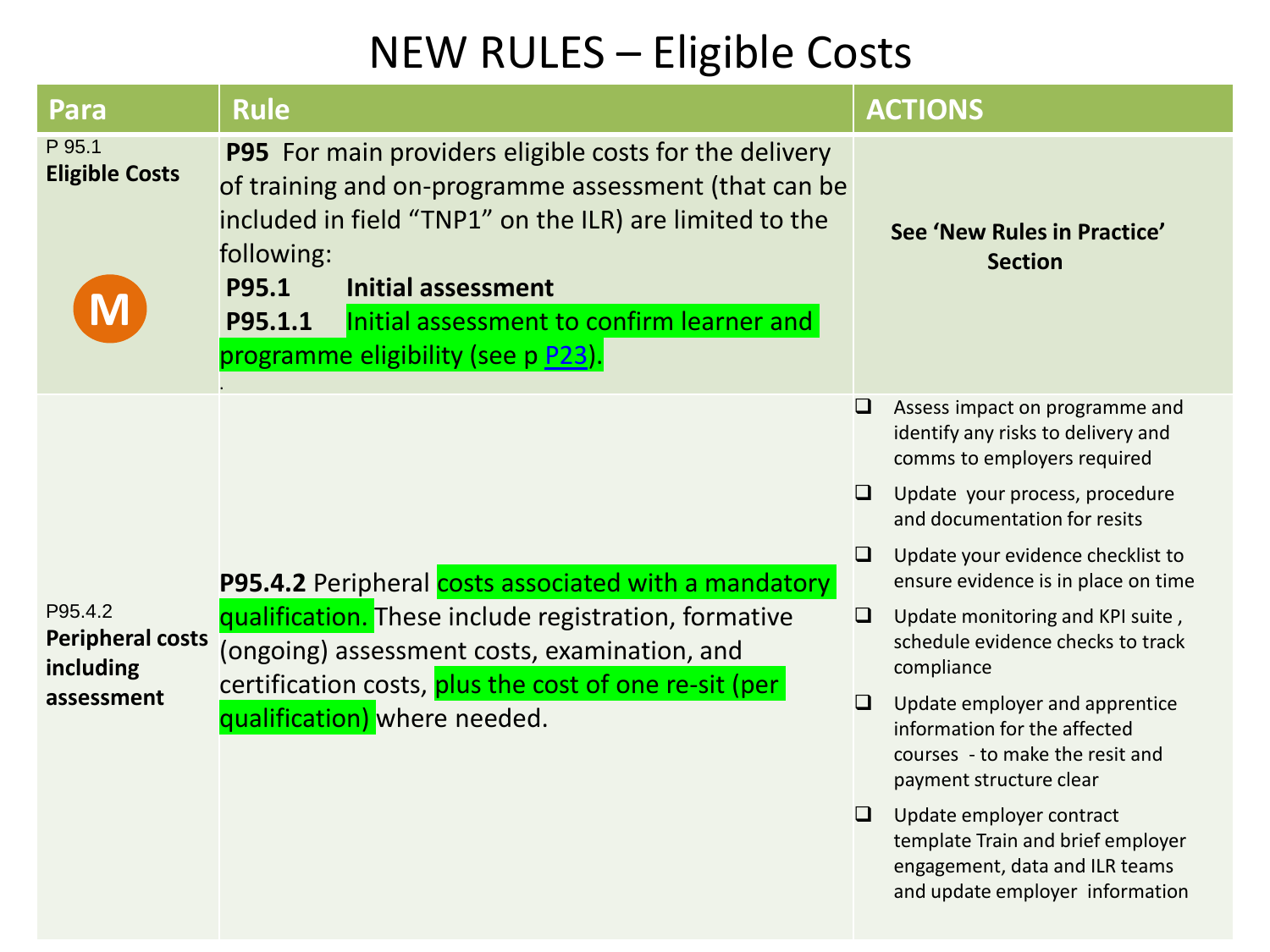#### NEW RULES – Eligible Costs

| Para                                               | <b>Rule</b>                                                                                                                                                                                                                                |        | <b>ACTIONS</b>                                                                                              |
|----------------------------------------------------|--------------------------------------------------------------------------------------------------------------------------------------------------------------------------------------------------------------------------------------------|--------|-------------------------------------------------------------------------------------------------------------|
| <b>P97</b><br>Programme                            | <b>P97</b> When you agree a price with the employer, your<br>starting point must be no more than the top of the                                                                                                                            |        | Update pricing strategy -<br>create an updated price<br>template for use with                               |
| governance,<br>management<br>and<br>administration | funding band for the standard.<br>P97.1 If the price you agree with the employer (TNP1 plus<br>TNP2) exceeds the maximum of the funding band, then<br>you must agree off-line (outside of the ILR and                                      |        | employers<br>Assess impact on programme<br>revenue and identify any risks<br>to delivery, revenue, people - |
| See also P 196<br>The price of an                  | apprenticeship service) how the employer will pay any<br>difference. We do not need to know about the amount of                                                                                                                            | ப      | update forecasts and quantify<br>impact<br>Update your process,                                             |
| apprenticeship                                     | this difference. You may charge VAT on the difference.<br>P97.2 The price you enter into both the ILR and<br>apprenticeship service is therefore the top of the funding                                                                    |        | procedure and documentation<br>for price setting and<br>negotiation - ensure the                            |
|                                                    | band, minus the costs of any relevant prior learning that<br>you have agreed with the employer. This new maximum<br>funding amount becomes the starting point for further                                                                  |        | breakdown of inclusions is very<br>clear to the employer, and that<br>the ILR elements are clear            |
|                                                    | negotiation on price with the employer. Additional<br>discounts could be applied, for example, where the                                                                                                                                   | $\Box$ | Update your onboarding /<br>engagement evidence checklist<br>to ensure evidence is in place<br>on time      |
|                                                    | apprentice is part of a large cohort.<br>P97.3 The price you enter into the ILR and the<br>apprenticeship service must be the same.                                                                                                        |        | Update monitoring and KPI<br>suite, schedule evidence<br>checks to track compliance                         |
|                                                    | <b>P97.4</b> If either the TNP1 or the TNP2 price changes during $\Box$<br>the apprenticeship, the reason for this change must be<br>documented in the evidence pack. All changes must be<br>agreed by both the provider and the employer. |        | Train and brief employer<br>engagement, data and ILR<br>teams and update employer<br>information            |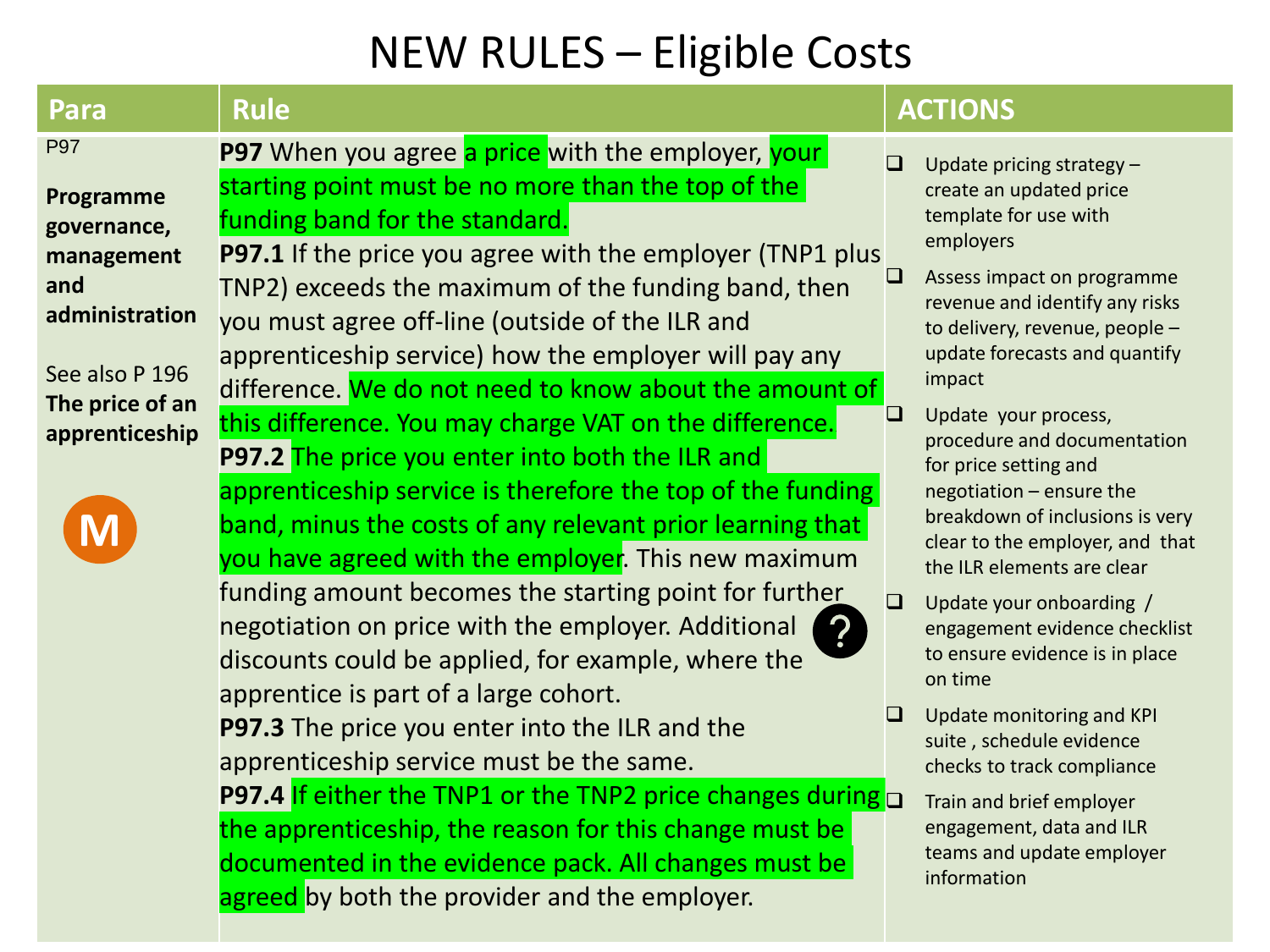#### NEW RULES – Ineligible Costs & Additional Payment Confirmation

| Para                               | <b>Rule</b>                                                                                                                  |        | <b>ACTIONS</b>                                                                                                                            |
|------------------------------------|------------------------------------------------------------------------------------------------------------------------------|--------|-------------------------------------------------------------------------------------------------------------------------------------------|
| P 99                               | We have restructured the section and                                                                                         |        | See separate costs handout                                                                                                                |
| <b>Ineligible Costs</b>            | added a number of new ineligible costs<br>(for field TNP1) as a result of the eligible<br>costs review - these costs did not | $\Box$ | Consider and review resourcing impact of extended<br>INA, new rules etc on resource capacity and other<br>eligible and non eligible costs |
|                                    | previously appear in the funding rules.<br>We have also tried to structure the                                               |        | Review costing template [wait for the webinar] and<br>update assumptions for each programme and<br>update cost/ price                     |
|                                    | ineligible costs, where possible, into                                                                                       |        | Update costs and price                                                                                                                    |
|                                    | provider costs and employer costs                                                                                            |        | Update documentation $-$ e.g. rationale and cost<br>breakdown for the contract to evidence eligibility                                    |
| <b>Additional</b><br>Payments-     | Where the apprentice agrees to inform<br>their employer that they were previously                                            | $\Box$ | Update your process, procedure and<br>documentation to collect confirmation.                                                              |
| <b>Employer</b><br>confirmation of | in care, you will also receive the                                                                                           | $\Box$ | Update employer declarations, documentation and<br>advice, information about the Bursary                                                  |
| receipt                            | additional payments due to the employer.<br>You must pass these on in full to the                                            | $\Box$ | Update your employer /apprentice leaflets and<br>website information                                                                      |
| P <sub>107</sub>                   | employer within 30 working days of<br>receiving this funding from us and obtain                                              | $\Box$ | Update employer due diligence and responsibilities<br>declarations                                                                        |
|                                    | written confirmation from the employer<br>to confirm receipt. Where an apprentice<br>is employed by an ATA / FAJA, any       | $\Box$ | Update your onboarding and on programme<br>evidence checklist / to ensure evidence is in place<br>on time                                 |
|                                    | applicable additional payments must be                                                                                       |        | Update monitoring and KPI suite to track compliance<br>with timeliness and evidence                                                       |
|                                    | paid to the ATA / FJAA.                                                                                                      | $\Box$ | Train and brief staff, apprentice, employers                                                                                              |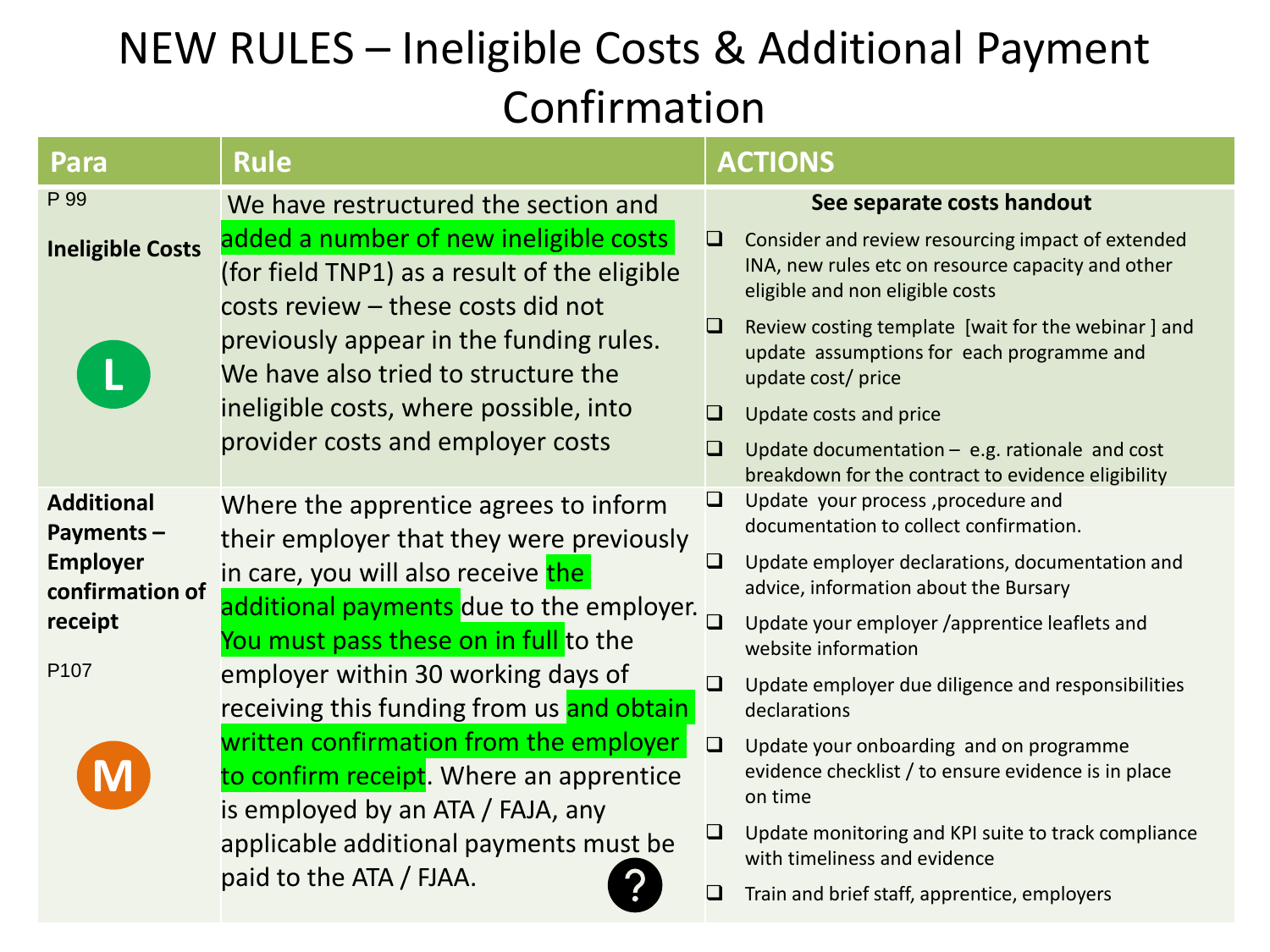#### NEW RULES – Contracting & Subcontracting

| Para                                                                                                   | <b>Rule</b>                                                                                                                                                                                                                                                                                                                                               | <b>ACTIONS</b>                                                                                                                                                                                                                                                                                                                                                                                                                                                                                                                                                                             |
|--------------------------------------------------------------------------------------------------------|-----------------------------------------------------------------------------------------------------------------------------------------------------------------------------------------------------------------------------------------------------------------------------------------------------------------------------------------------------------|--------------------------------------------------------------------------------------------------------------------------------------------------------------------------------------------------------------------------------------------------------------------------------------------------------------------------------------------------------------------------------------------------------------------------------------------------------------------------------------------------------------------------------------------------------------------------------------------|
| P 163<br><b>Main providers</b><br>directly<br>delivering<br>training or on-<br>programme<br>assessment | P163 You must directly deliver some of the<br>apprenticeship training and / or on-programme<br>assessment associated with each employer's<br>apprenticeship programme. []<br><b>P163.2</b> It must not be limited to a brief input at<br>the start of each employer's programme or<br>involve delivery to just a few of a large number<br>of apprentices. | $\Box$ Quickly assess the impact of this change on your<br>subcontracted provision. Identify any risks to<br>delivery, revenue, people - update forecasts and<br>quantify impact<br>$\Box$ Identify what the impact is on cohorts currently<br>in learning or planned for September $-$ is it too<br>late to cease or postpone the start?<br>$\Box$<br>What does this mean for a possible exception<br>case to the ESFA ?<br>$\Box$ Make sure your published rationale for<br>subcontracting is comprehensive and robust -<br>and apply this to why your part of the delivery is<br>online |
|                                                                                                        | It does not include simply delivering English or<br>maths, elements only taught by online or by<br>distance learning, or aspects of the<br>apprenticeship which all apprentices must<br>have, such as safeguarding or British values.                                                                                                                     | $\Box$ Prove your programme is effective and successful<br>- data, employer and apprentice feedback                                                                                                                                                                                                                                                                                                                                                                                                                                                                                        |

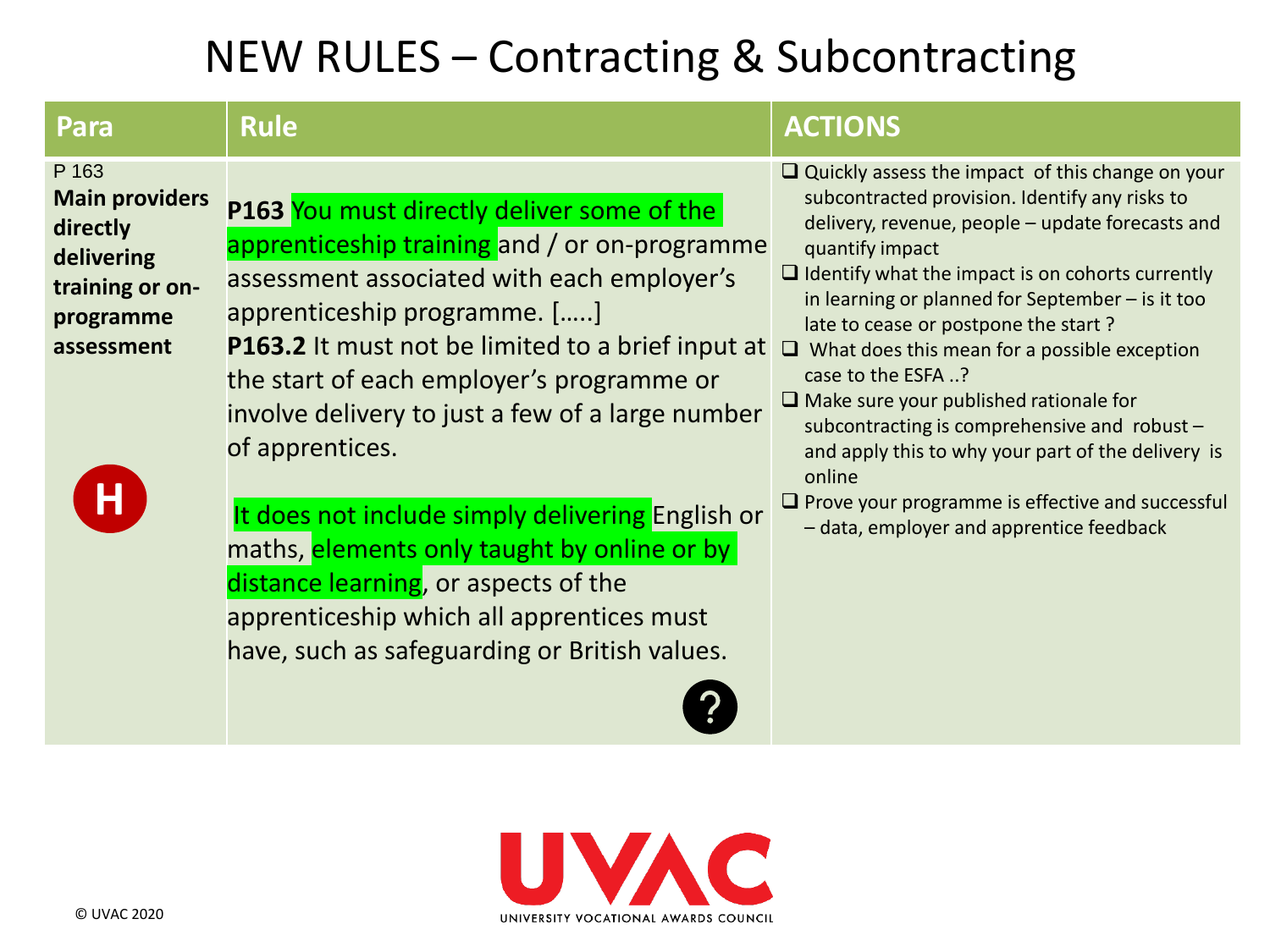#### NEW RULES – Contracting & Subcontracting

| Para                                            | <b>Rule</b>                                                                                                                                                                                                                                                                                                                                                                                                                                                                                                                                                                                                                                                                                                                                                                                                                                                                                                                                                                                                                                                                | <b>ACTIONS</b>                                                                                                                                                                                                                                                                                                                                                                                                                               |
|-------------------------------------------------|----------------------------------------------------------------------------------------------------------------------------------------------------------------------------------------------------------------------------------------------------------------------------------------------------------------------------------------------------------------------------------------------------------------------------------------------------------------------------------------------------------------------------------------------------------------------------------------------------------------------------------------------------------------------------------------------------------------------------------------------------------------------------------------------------------------------------------------------------------------------------------------------------------------------------------------------------------------------------------------------------------------------------------------------------------------------------|----------------------------------------------------------------------------------------------------------------------------------------------------------------------------------------------------------------------------------------------------------------------------------------------------------------------------------------------------------------------------------------------------------------------------------------------|
| reporting and<br>external audit<br>requirements | Subcontracting P187 In accordance with your ESFA contract(s), you must meet the ESFA<br>subcontracting standard as detailed in the subcontracting standard<br>guidance (the auditors guidance is currently in development and an<br>update will follow), if the aggregate total of all subcontractors delivering<br>ESFA funded provision on your behalf exceeds or is anticipated to exceed<br>£100,000 in any single funding year. Whilst otherwise excluded from<br>these rules, for the purposes of calculating the aggregate total of                                                                                                                                                                                                                                                                                                                                                                                                                                                                                                                                 | $\Box$ Ensure that a<br>nominated person is<br>accountable for<br>subcontracting and has<br>the updated procedure,<br>access and timetable<br>necessary to meet the<br>revised process                                                                                                                                                                                                                                                       |
|                                                 | subcontractor delivery you must include delivery of apprenticeships.<br>P187.1 You must supply us with a report signed by an external auditor<br>that provides assurance on the arrangements to manage and control your<br>delivery subcontractors. You must send a copy of the external auditor's<br>final report including the action plan of agreed recommendations and<br>certificate via ESFA document exchange by 31 July 2023. Further<br>information can be found in the document exchange user guide. ESFA will<br>review this as part of our overall assurance arrangements.<br><b>P187.2</b> Templates of the certificate you must return, as well as guidance<br>and information on expectations can be found on GOV.UK webpage<br>Providing external assurance on subcontracting controls. This also gives<br>guidance on how we will use this information and the consequences of<br>non-compliance<br><b>P187.3</b> If we do not receive the auditor's report on the subcontracting<br>standard by 31 July 2023, you as the lead provider will be deemed as | $\Box$ Timetable to include the<br>programme of the<br>monitoring, observation,<br>review meetings, data<br>etc required to meet the<br>subcontracting policy<br>$\Box$ Ensure that you are<br>monitoring the value of<br>subcontracting planned<br>so you know when you<br>are likely to need the<br>subcontractor<br>assurance audit so this<br>can be scheduled in<br>ahead of need.<br>$\Box$ Brief and train staff $-$<br>yours and the |
|                                                 | non-compliant if no subcontracting report on the subcontractor is<br>provided by this date and funding may be affected/delayed.                                                                                                                                                                                                                                                                                                                                                                                                                                                                                                                                                                                                                                                                                                                                                                                                                                                                                                                                            | subcontractor's                                                                                                                                                                                                                                                                                                                                                                                                                              |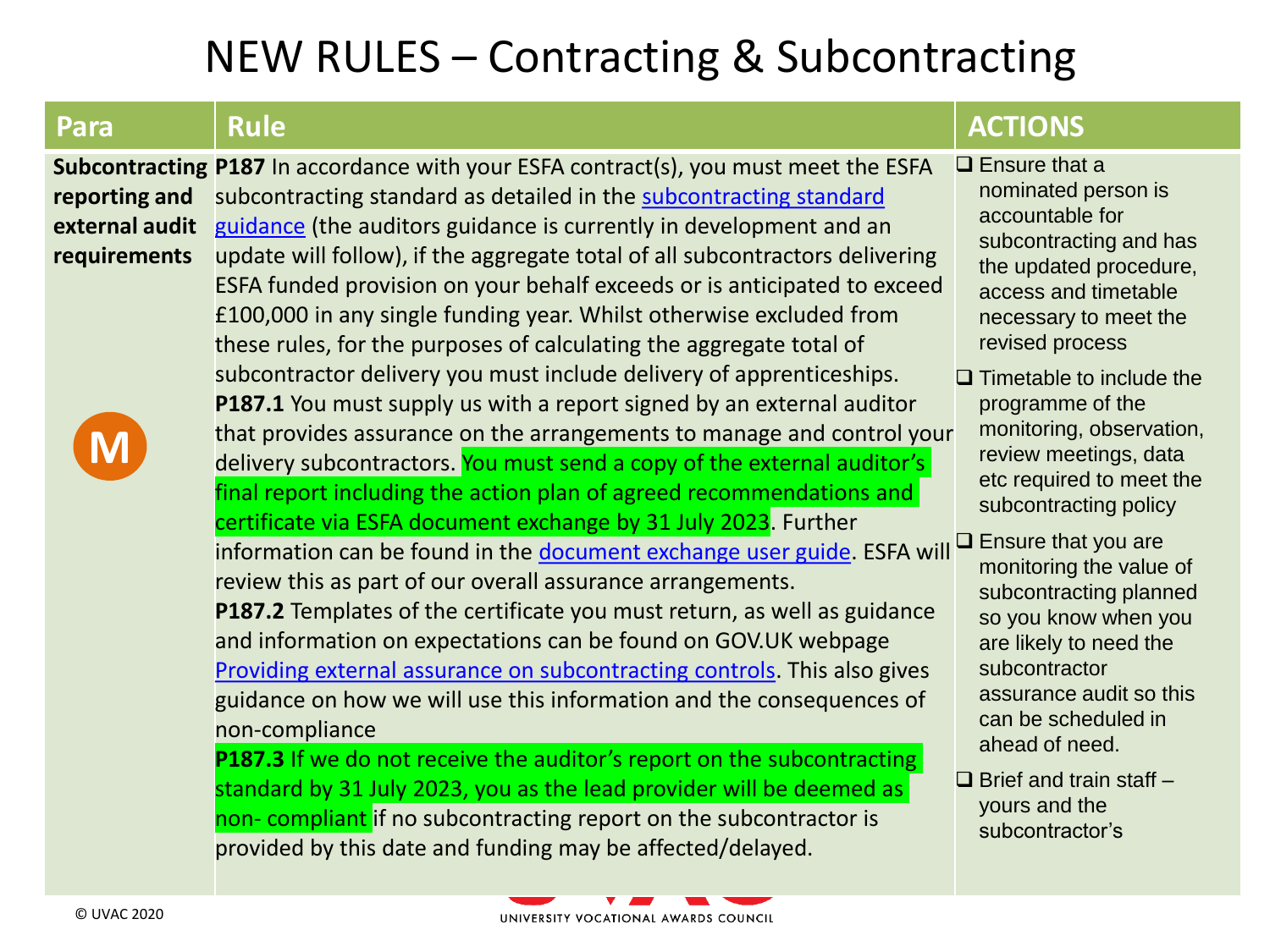## Evidence Pack

|           |                                                                                                                                                  | <b>ACTIONS</b> |
|-----------|--------------------------------------------------------------------------------------------------------------------------------------------------|----------------|
| P318-P353 | Where funding rules have been updated, the<br>corresponding evidence pack<br>requirements have also been reviewed and updated<br>where necessary |                |

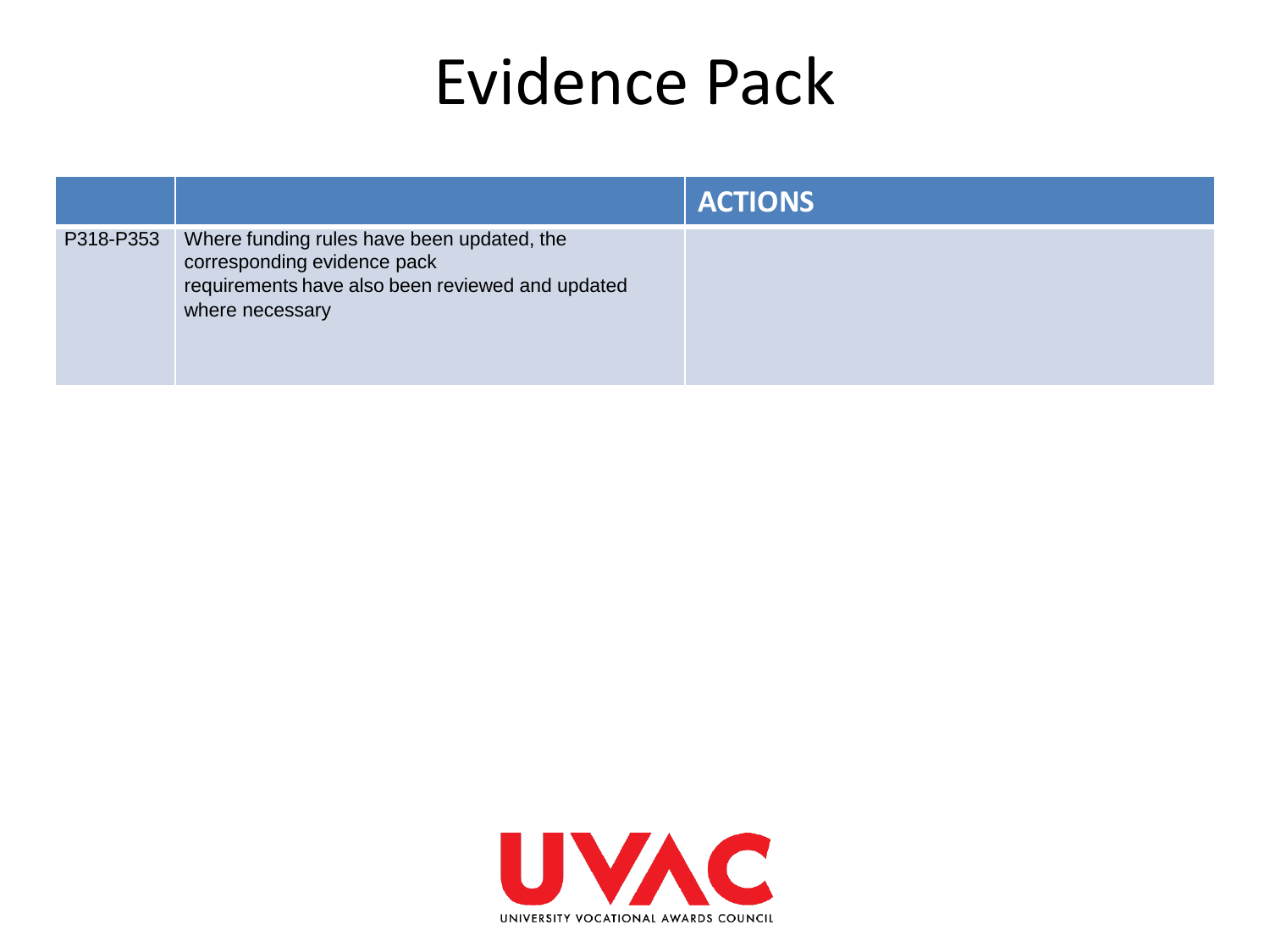# **QUESTIONS FOR THE ESFA???**

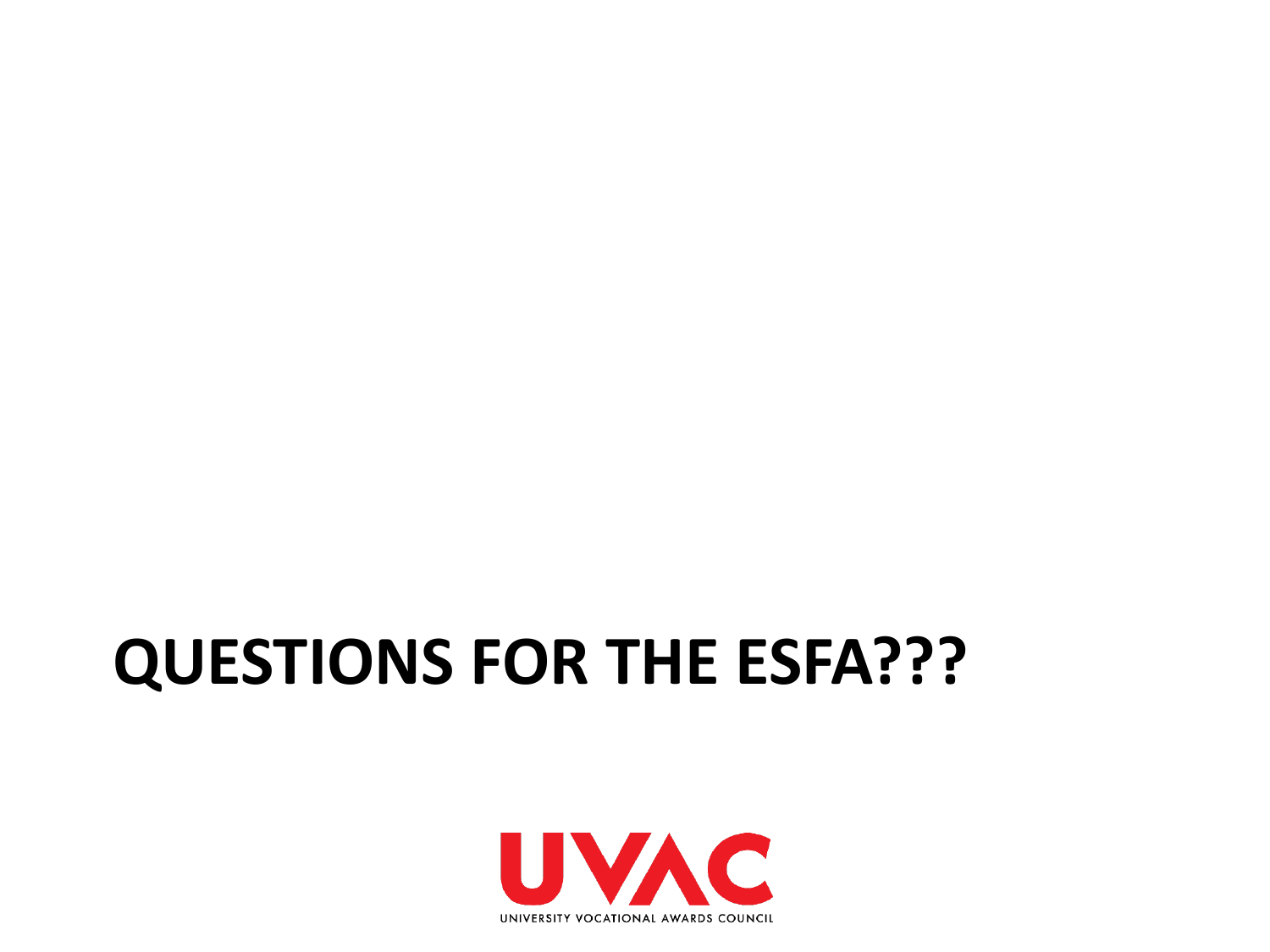# **RESOURCES & FURTHER INFORMATION**

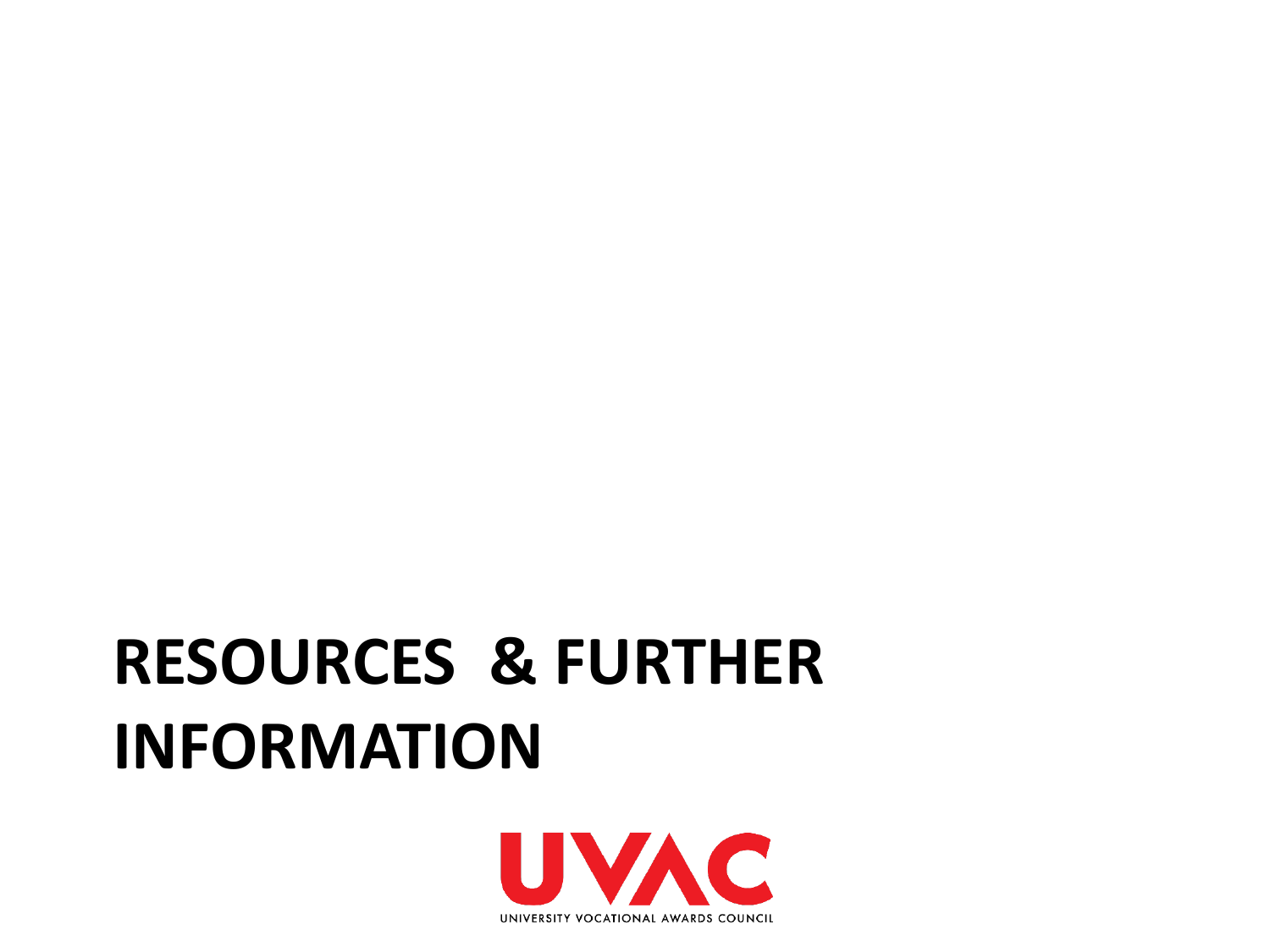# In Support

|                   | <b>Funding Rules Final Version</b> | 13 July  |
|-------------------|------------------------------------|----------|
| $\vert$ 2 $\vert$ | <b>Final Funding Rules Webinar</b> | 3 August |
|                   | <b>UVAC Training Plan Template</b> | 5 August |
|                   | <b>UVAC Contract Templates</b>     | 5 August |
|                   | <b>Tri-partite Review Template</b> | 9 Sept   |